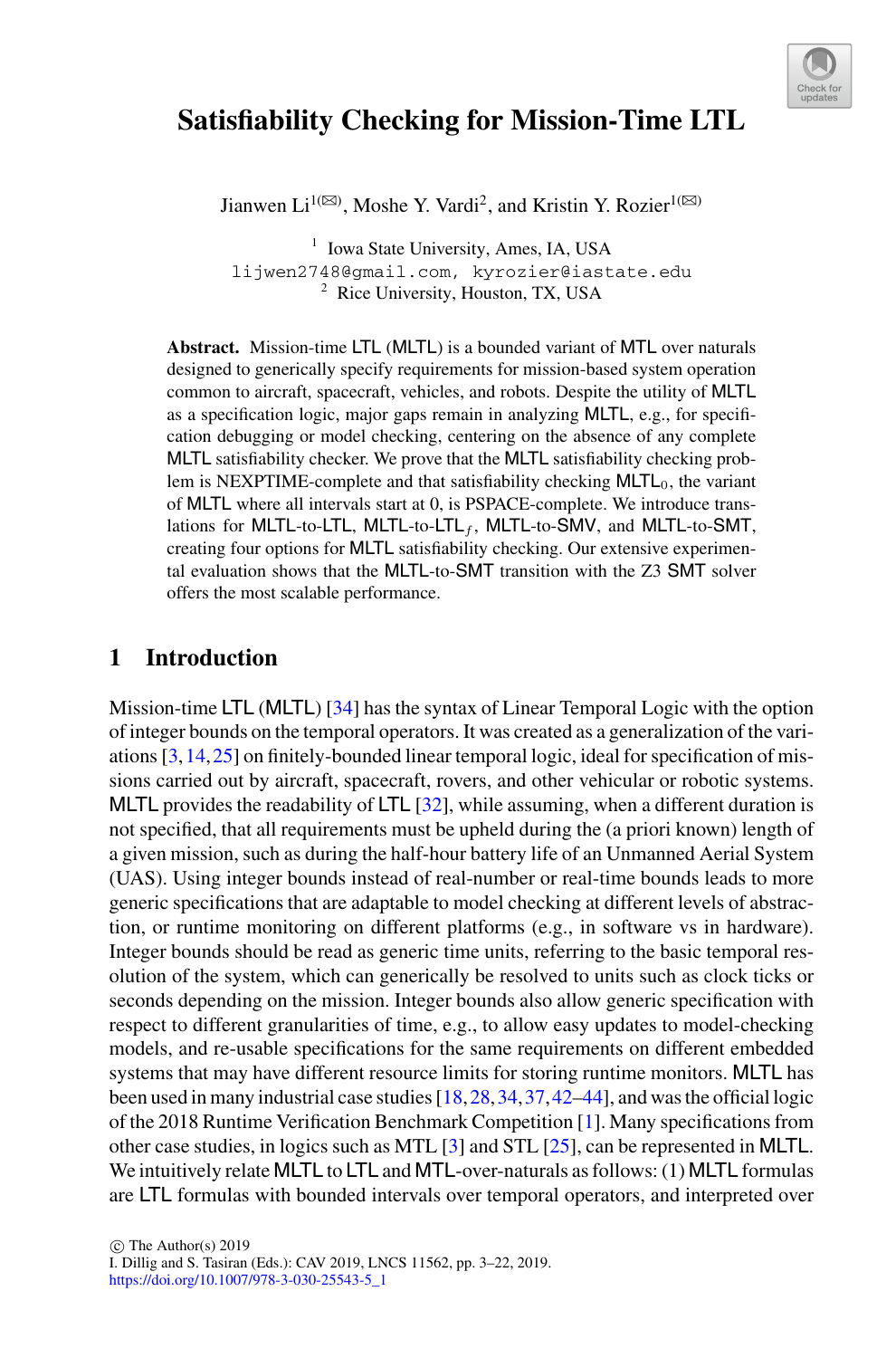finite traces. (2) MLTL formulas are MTL-over-naturals formulas without any unbounded intervals, and interpreted over finite traces.

Despite the practical utility of MLTL, no model checker currently accepts this logic as a specification language. The model checker nuXmv encodes a related logic for use in symbolic model checking, where the  $\Box$  and  $\Diamond$  operators of an LTLSPEC can have integer bounds [\[21\]](#page-18-5), though bounds cannot be placed on the  $U$  or  $V$  (the Release operator of nuXmv) operators.

We also critically need an MLTL satisfiability checker to enable specification debugging. Specification is a major bottleneck to the formal verification of mission-based, especially autonomous, systems [\[35\]](#page-18-6), with a key part of the problem being the availability of good tools for *specification debugging*. Satisfiability checking is an integral tool for specification debugging: [\[38,](#page-19-2)[39](#page-19-3)] argued that for every requirement  $\varphi$  we need to check  $\varphi$  and  $\neg \varphi$  for satisfiability; we also need to check the conjunction of all requirements to ensure that they can all be true of the same system at the same time. Specification debugging is essential to model checking [\[39](#page-19-3)[–41\]](#page-19-4) because a positive answer may not mean there is no bug and a negative answer may not mean there is a bug if the specification is valid/unsatisfiable, respectively. Specification debugging is critical for synthesis and runtime verification (RV) since in these cases there is no model; synthesis and RV are both entirely dependent on the specification. For synthesis, satisfiability checking is the best-available specification-debugging technique, since other techniques, such as vacuity checking (cf.  $[6, 10]$  $[6, 10]$  $[6, 10]$  $[6, 10]$ ) reference a model in addition to the specification. While there are artifacts one can use in RV, specification debugging is still limited outside of satisfiability checking yet central to correct analysis. A false positive due to RV of an incorrect specification can have disastrous consequences, such as triggering an abort of an (otherwise successful) mission to Mars. Arguably, the biggest challenge to creating an RV algorithm or tool is the dearth of benchmarks for checking correctness or comparatively analyzing these [\[36\]](#page-18-7), where a benchmark consists of some runtime trace, a temporal logic formula reasoning about that trace, and some verdict designating whether the trace at a given time satisfies the requirement formula. A MLTL satisfiability solver is useful for RV benchmark generation [\[22](#page-18-8)].

Despite the critical need for an MLTL satisfiability solver, no such tool currently exists. To the best of our knowledge, there is only one available solver (*zot* [\[8\]](#page-17-6)) for checking the satisfiability of MTL-over-naturals formulas, interpreted over infinite traces. Since MLTL formulas are interpreted over finite traces and there is no trivial reduction from one to another, *zot* cannot be directly applied to MLTL satisfiability checking.

Our approach is inspired by satisfiability-checking algorithms from other logics. For LTL satisfiability solving, we observe that there are multiple efficient translations from LTL satisfiability to model checking, using nuXmv [\[40\]](#page-19-5); we therefore consider here translations to nuXmv model checking, both indirectly (as a translation to LTL), and directly using the new KLIVE [\[13\]](#page-17-7) back-end and the BMC back-end, taking advantage of the bounded nature of MLTL. The bounded nature of MLTL enables us to also consider a direct encoding at the word-level, suitable as input to an SMT solver. Our contribution is both theoretic and experimental. We first consider the complexity of such translations. We prove that the MLTL satisfiability checking problem is NEXPTIMEcomplete and that satisfiability checking  $MLTL<sub>0</sub>$ , the variant of MLTL where all intervals start at 0, is PSPACE-complete. Secondly, we introduce translation algorithms for MLTL-to-LTL<sub>f</sub> (LTL over finite traces [\[14](#page-17-1)]), MLTL-to-LTL, MLTL-to-SMV, and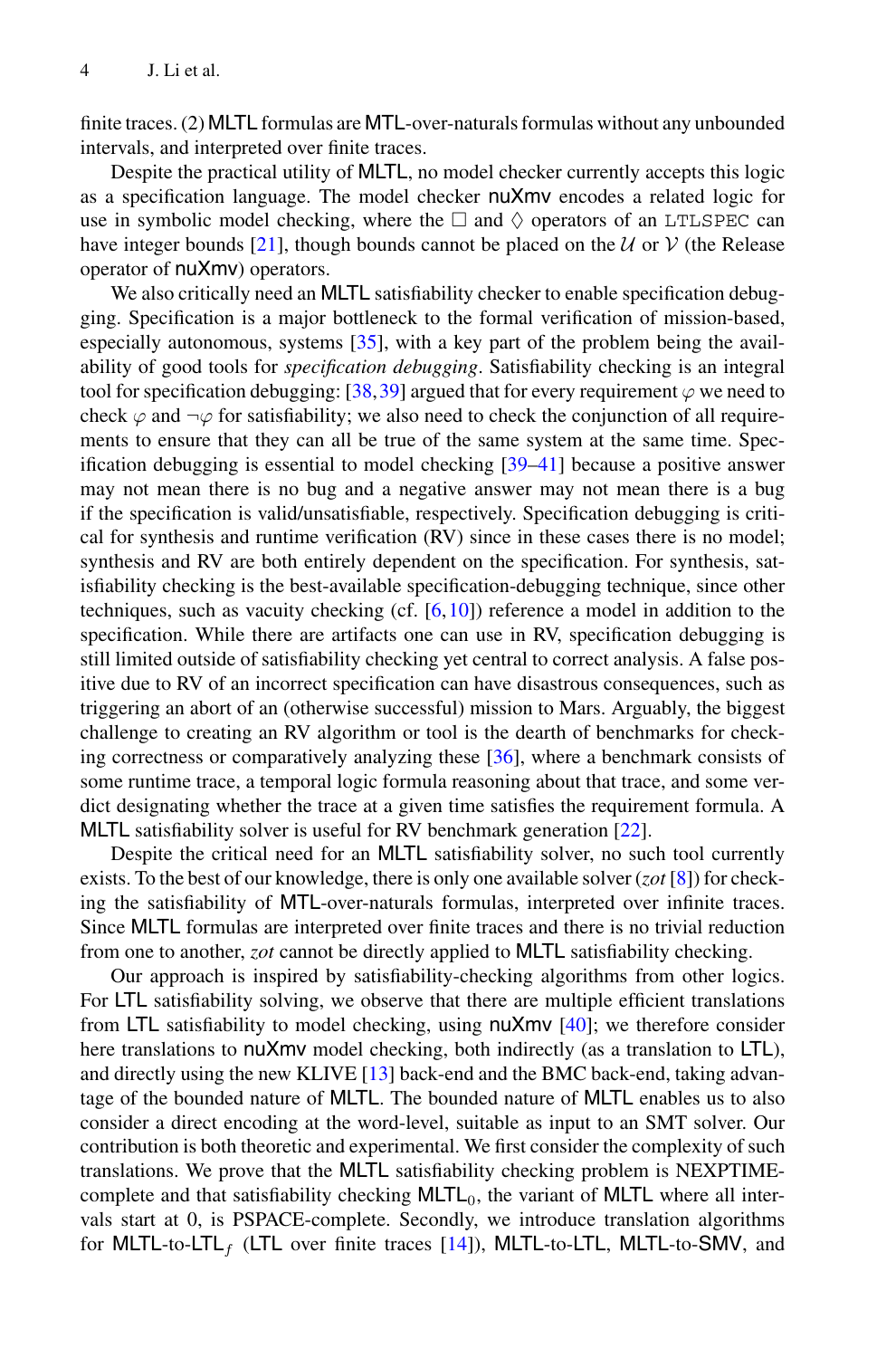MLTL-to-SMT, thus creating four options for MLTL satisfiability checking. Our results show that the MLTL-to-SMT transition with the Z3 SMT solver offers the most scalable performance, though the MLTL-to-SMV translation with an SMV model checker can offer the best performance when the intervals in the MLTL formulas are restricted to small ranges less than 100.

#### <span id="page-2-1"></span>**2 Preliminaries**

A (closed) interval over naturals  $I = [a, b]$  ( $0 \le a \le b$  are natural numbers) is a set of naturals  $\{i \mid a \leq i \leq b\}$ . *I* is called *bounded* iff  $b < +\infty$ ; otherwise *I* is *unbounded*. MLTL is defined using bounded intervals. Unlike Metric Temporal Logic (MTL) [\[4\]](#page-17-8), it is not necessary to introduce open or half-open intervals over the natural domain, as every open or half-open bounded interval is reducible to an equivalent closed bounded interval, e.g.,  $(1,2) = \emptyset$ ,  $(1,3) = [2,2]$ ,  $(1,3] = [2,3]$ , etc. Let  $AP$  be a set of atomic propositions, then the syntax of a formula in MLTL is

$$
\varphi ::= \mathsf{true} \mid \mathsf{false} \mid p \mid \neg \varphi \mid \varphi \land \psi \mid \varphi \lor \psi \mid \Box \varphi \mid \Diamond \varphi \mid \varphi \mathcal{U}_I \ \psi \mid \varphi \mathcal{R}_I \psi
$$

where I is a bounded interval,  $p \in \mathcal{AP}$  is an *atom*, and  $\varphi$  and  $\psi$  are subformulas.

Given two **MLTL** formulas  $\varphi, \psi$ , we denote  $\varphi = \psi$  iff they are *syntactically equivalent*, and  $\varphi \equiv \psi$  iff they are *semantically equivalent*, i.e.,  $\pi \models \varphi$  iff  $\pi \models \psi$  for a finite trace  $\pi$ . In MLTL semantics, we define false  $\equiv \neg \text{true}, \varphi \lor \psi \equiv \neg(\neg \varphi \land \neg \psi)$ ,  $\neg(\varphi \mathcal{U}_I \psi) \equiv (\neg \varphi \mathcal{R}_I \neg \psi)$  and  $\neg \Diamond_I \varphi \equiv \Box_I \neg \varphi$ . MLTL keeps the standard operator equivalences from LTL, including  $(\Diamond_I \varphi) \equiv (true \, \mathcal{U}_I \varphi)$ ,  $(\Box_I \varphi) \equiv (false \, \mathcal{R}_I \varphi)$ , and  $(\varphi \mathcal{R}_I \psi) \equiv (\neg(\neg \varphi \mathcal{U}_I \neg \psi))$ . Notably, MLTL discards the neXt  $(\mathcal{X})$  operator, which is essential in LTL [\[32](#page-18-2)], since  $\mathcal{X}\varphi$  is semantically equivalent to  $\square_{[1,1]}\varphi$ .

The semantics of MLTL formulas is interpreted over finite traces bounded by base-10 (decimal) intervals. Let  $\pi$  be a finite trace in which every position  $\pi[i]$   $(i \geq 0)$  is over  $2^{AP}$ , and  $|\pi|$  denotes the length of  $\pi$  ( $|\pi| < +\infty$  when  $\pi$  is a finite trace). We use  $\pi_i$  ( $|\pi| > i \geq 0$ ) to represent the suffix of  $\pi$  starting from position i (including i). Let  $a, b \in \mathbb{I}, a \leq b$ ; we define that  $\pi$  models (satisfies) an MLTL formula  $\varphi$ , denoted as  $\pi \models \varphi$ , as follows:

- $\pi \models p \text{ iff } p \in \pi[0];$
- $\pi \models \neg \varphi \text{ iff } \pi \not\models \varphi;$
- $-\pi \models \varphi \land \psi$  iff  $\pi \models \varphi$  and  $\pi \models \psi$ ;
- $-\pi \models \varphi \mathcal{U}_{[a,b]} \psi$  iff  $|\pi| > a$  and, there exists  $i \in [a,b], i < |\pi|$  such that  $\pi_i \models \psi$  and for every  $j \in [a, b], j < i$  it holds that  $\pi_j \models \varphi$ ;

Compared to the traditional MTL-over-naturals<sup>[1](#page-2-0)</sup> [\[16\]](#page-17-9), the Until formula in MLTL is interpreted in a slightly different way. In MTL-over-naturals, the satisfaction of  $\varphi \mathcal{U}_I \psi$ requires  $\varphi$  to hold from position 0 to the position where  $\psi$  holds (in I), while in MLTL  $\varphi$  is only required to hold within the interval I, before the time  $\psi$  holds. From the perspective of writing specifications, cf. [\[34](#page-18-0)[,37](#page-18-4)], this adjustment is more user-friendly.

<span id="page-2-0"></span> $<sup>1</sup>$  In this paper, MTL-over-naturals is interpreted over finite traces.</sup>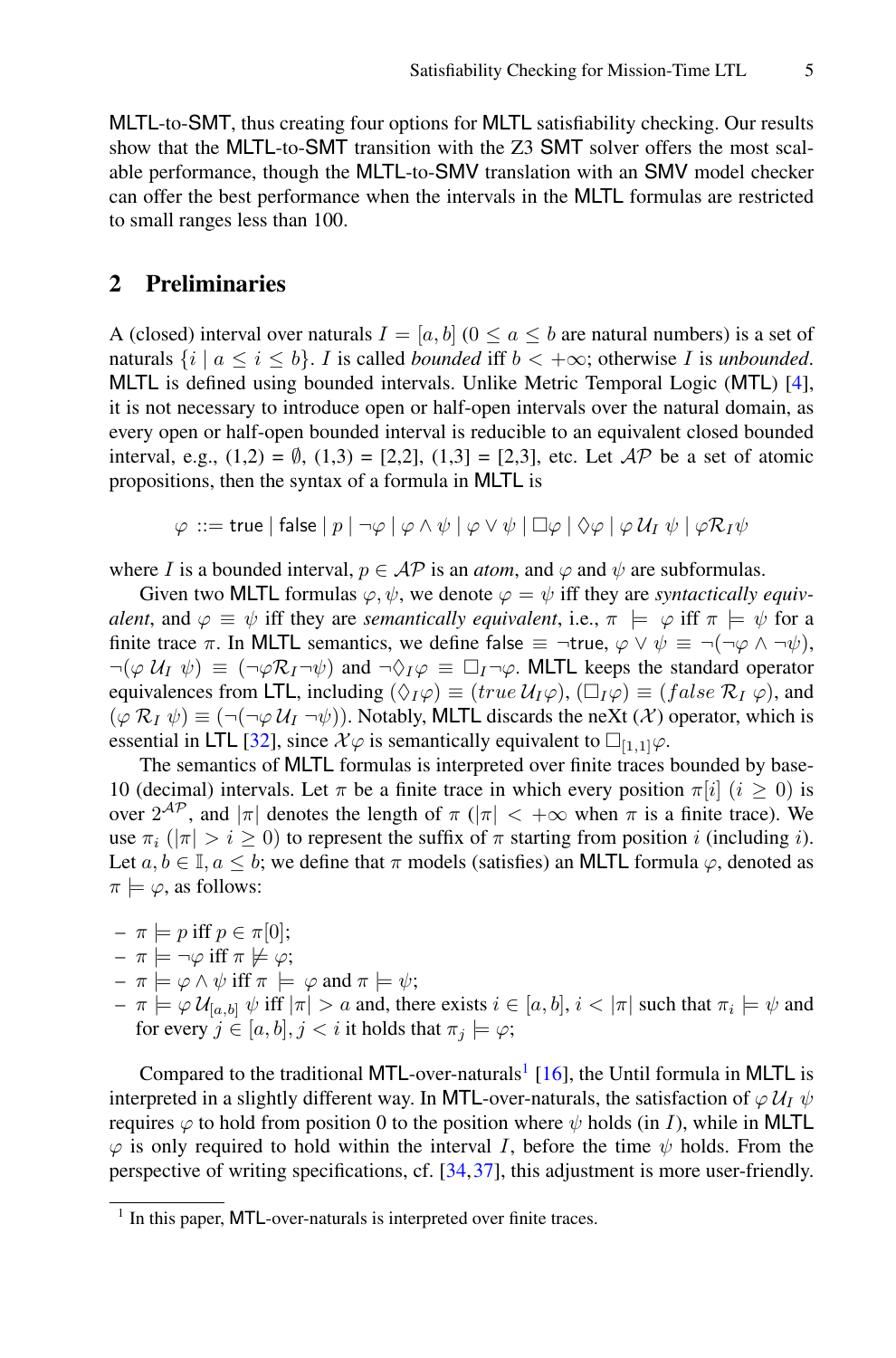It is not hard to see that MLTL is as expressive as the standard MTL-over-naturals: the formula  $\varphi$  U<sub>[a,b]</sub>  $\psi$  in MTL-over-naturals can be represented as  $(\Box_{[0,a-1]}\varphi) \wedge$  $(\varphi \mathcal{U}_{[a,b]} \psi)$  in MLTL;  $\varphi \mathcal{U}_{[a,b]} \psi$  in MLTL can be represented as  $\Diamond_{[a,a]} (\varphi \mathcal{U}_{[0,b-a]} \psi)$  in MTL-over-naturals.

We say an MLTL formula is in *BNF* if the formula contains only  $\neg$ ,  $\wedge$  and  $\mathcal{U}_I$  operators. It is trivial to see that every MLTL formula can be converted to its (semantically) equivalent BNF with a linear cost. Consider  $\varphi = (\neg a) \vee ((\neg b) \mathcal{R}_I(\neg c))$  as an example. Its BNF form is  $\neg(a \wedge (b \mathcal{U}_I c))$ . Without explicit clarification, this paper assumes that every MLTL formula is in BNF.

The closure of an MLTL formula  $\varphi$ , denoted as  $cl(\varphi)$ , is a set of formulas such that:  $(1) \varphi \in cl(\varphi)$ ;  $(2) \varphi \in cl(\varphi)$  if  $\neg \varphi \in cl(\varphi)$ ;  $(3) \varphi, \psi \in cl(\varphi)$  if  $\varphi$  op  $\psi \in cl(\varphi)$ , where op can be  $\wedge$  or  $U_I$ . Let  $|cl(\varphi)|$  be the size of  $cl(\varphi)$ . Since the definition of  $cl(\varphi)$  ignores the intervals in  $\varphi$ ,  $|cl(\varphi)|$  is linear in the number of operators in  $\varphi$ . We also define the closure(\*) of an MLTL formula  $\varphi$ , denoted  $cl^*(\varphi)$ , as the set of formulas such that: (1)  $cl(\varphi) \subseteq cl^*(\varphi)$ ; (2) if  $\varphi \mathcal{U}_{[a,b]} \psi \in cl^*(\varphi)$  for  $0 < a \leq b$ , then  $\varphi \mathcal{U}_{[a-1,b-1]} \psi$  is in  $cl^*(\varphi)$ ; (3) if  $\varphi \mathcal{U}_{[0,b]} \psi \in cl^*(\varphi)$  for  $0 < b$ , then  $\varphi \mathcal{U}_{[0,b-1]} \psi$  is in  $cl^*(\varphi)$ . Let  $|cl^*(\varphi)|$ be the size of  $cl^*(\varphi)$  and K be the maximal natural number in the intervals of  $\varphi$ . It is not hard to see that  $|cl^*(\varphi)|$  is at most  $K \cdot |cl(\varphi)|$ .

We also consider a fragment of MLTL, namely  $MLTL_0$ , which is more frequently used in practice, cf.  $[18,34]$  $[18,34]$ . Informally speaking, MLTL<sub>0</sub> formulas are MLTL formulas in which all intervals start from 0. For example,  $\Diamond$ <sub>[0,4]</sub> $a \land (a U_{[0,1]} b)$  is a MLTL<sub>0</sub> formula, while  $\Diamond_{[2,4]}a$  is not.

Given an MLTL formula  $\varphi$ , the *satisfiability problem* asks whether there is a finite trace  $\pi$  such that  $\pi \models \varphi$  holds. To solve this problem, we can reduce it to the satis-fiability problem of the related logics LTL and LTL<sub>f</sub> (LTL over finite traces [\[14\]](#page-17-1)), and leverage the off-the-shelf satisfiability checking solvers for these well-explored logics. We abbreviate MLTL, LTL, and LTL  $_f$  satisfiability checking as MLTL-SAT, LTL-SAT, and  $LTL_f$ -SAT respectively.

LTL<sub>f</sub>: Linear Temporal Logic over Finite Traces [\[14\]](#page-17-1). We assume readers are familiar with LTL (over infinite traces). LTL<sub>f</sub> is a variant of LTL that has the same syntax, except that for  $LTL_f$ , the dual operator of X is N (weak Next), which differs X in the last state of the finite trace. In the last state of a finite trace,  $\mathcal{X}\psi$  can never be satisfied, while  $\mathcal{N}\psi$  is satisfiable. Given an LTL<sub>f</sub> formula  $\varphi$ , there is an LTL formula  $\psi$  such that  $\varphi$  is satisfiable iff  $\psi$  is satisfiable. In detail,  $\psi = \sqrt{\frac{\gamma}{d}} \lambda t(\varphi)$  where Tail is a new atom identifying the end of the satisfying trace and  $t(\varphi)$  is constructed as follows:

–  $t(p) = p$  where p is an atom;  $-t(\neg \psi) = \neg t(\psi);$  $-t(\mathcal{X}\psi) = \neg Tail \wedge \mathcal{X}t(\psi);$  $-t(\psi_1 \wedge \psi_2) = t(\psi_1) \wedge t(\psi_2);$  $-t(\psi_1 U \psi_2) = t(\neg Tail \wedge \psi_1) Ut(\psi_2).$ 

In the above reduction,  $\varphi$  is in BNF. Since the reduction is linear in the size of the original LTL<sub>f</sub> formula and LTL-SAT is PSPACE-complete [\[45](#page-19-6)], LTL<sub>f</sub>-SAT is also a PSPACE-complete problem [\[14\]](#page-17-1).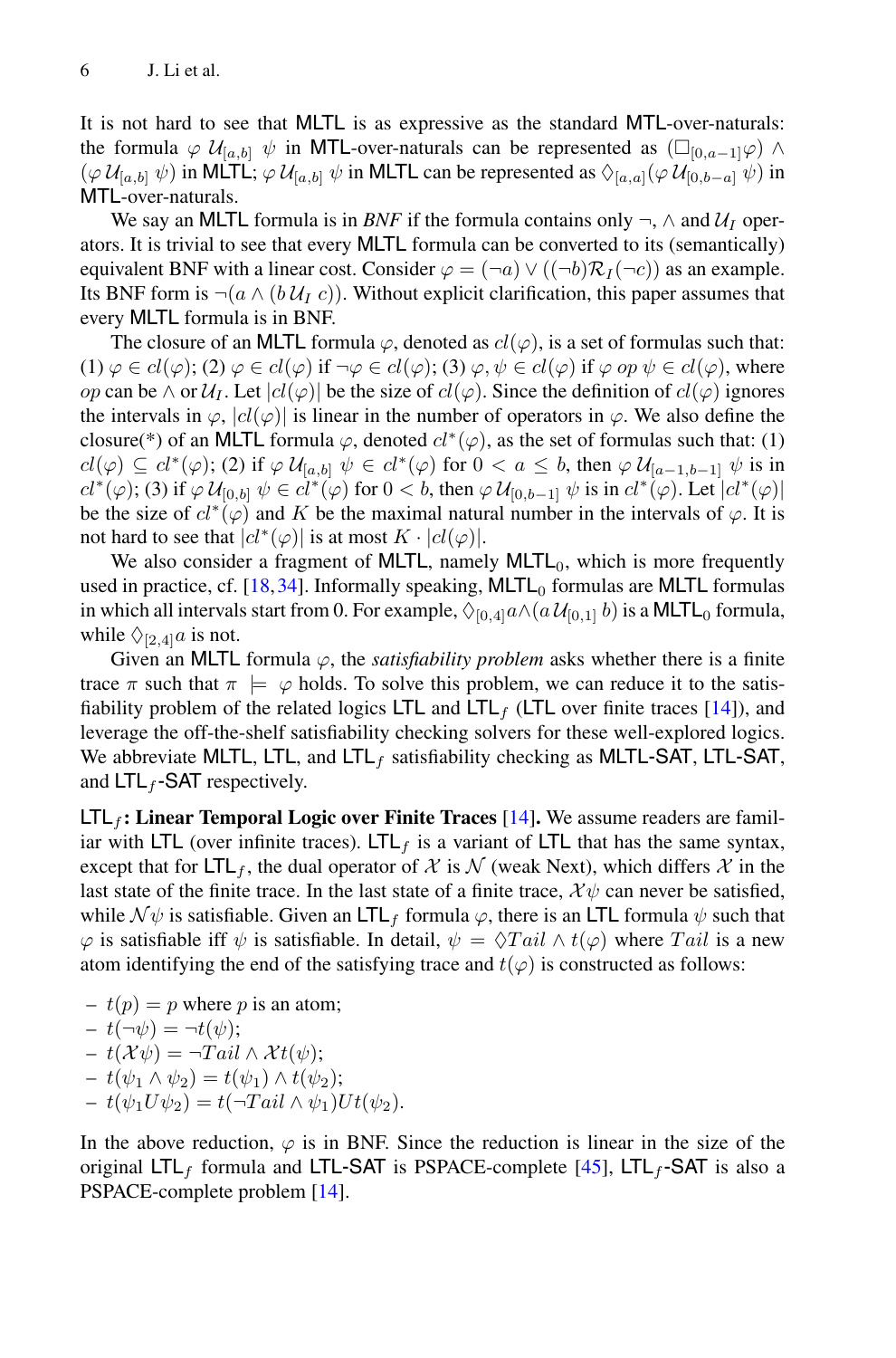### **3 Complexity of** MLTL-SAT

It is known that the complexity of MITL (Metric Interval Temporal Logic) satisfiability is EXPSPACE-complete, and the satisfiability complexity of the fragment of MITL named MITL<sub>0, $\infty$ </sub> is PSPACE-complete [\[2\]](#page-17-10). MLTL (resp. MLTL<sub>0</sub>) can be viewed as a variant of MITL (resp. MITL<sub>0, $\infty$ </sub>) that is interpreted over the naturals. We show that MLTL satisfiability checking is NEXPTIME-complete, via a reduction from MLTL to  $LTL_f$ .

<span id="page-4-0"></span>**Lemma 1.** Let  $\varphi$  be an MLTL formula, and K be the maximal natural appearing in the *intervals of*  $\varphi$  *(K is set to 1 if there are no intervals in*  $\varphi$ *). There is an* LTL<sub>f</sub> *formula*  $\theta$ *that recognizes the same language as*  $\varphi$ *. Moreover, the size of*  $\theta$  *is in*  $O(K \cdot |cl(\varphi)|)$ *.* 

*Proof* (Sketch). For an MLTL formula  $\varphi$ , we define the LTL<sub>f</sub> formula  $f(\varphi)$  recursively as follows:

- If  $\varphi$  = true, false, or an atom p,  $f(\varphi) = \varphi$ ;
- $-If \varphi = \neg \psi$ ,  $f(\varphi) = \neg f(\psi)$ ;
- If  $\varphi = \xi \wedge \psi$ ,  $f(\varphi) = f(\xi) \wedge f(\psi)$ ;
- If  $\varphi = \xi \mathcal{U}_{[a,b]} \psi$ ,

$$
f(\varphi) = \begin{cases} \mathcal{X}(f(\xi \mathcal{U}_{[a-1,b-1]} \psi)), & \text{if } 0 < a \leq b; \\ f(\psi) \vee (f(\xi) \wedge \mathcal{X}(f(\xi U_{[a,b-1]}\psi))), & \text{if } a = 0 \text{ and } 0 < b; \\ f(\psi), & \text{if } a = 0 \text{ and } b = 0; \end{cases}
$$

X represents the neXt operator in  $LTL_f$ . Let  $\theta = f(\varphi)$ ; we can prove by induction that  $\varphi$  and  $\theta$  accept the same language. Moreover, the size of  $\theta$  is at most linear to  $K \cdot |cl(\varphi)|$ , i.e., in  $O(K \cdot |cl(\varphi)|)$ , based on the aforementioned construction.  $\Box$ 

We use the construction shown in Lemma [1](#page-4-0) to explore several useful properties of MLTL. For instance, the  $LTL_f$  formula translated from an MLTL formula contains only the X temporal operator or its dual N, which represents weak Next [\[19](#page-18-9),[23\]](#page-18-10), and the number of these operators is strictly smaller than  $K \cdot |cl(\varphi)|$ . Every X or N subformula in the LTL<sub>f</sub> formula corresponds to some temporal formula in  $cl^*(\varphi)$ . Notably, because the natural-number intervals in  $\varphi$  are written in base 10 (decimal) notation, the blow-up in the translation of Lemma [1](#page-4-0) is exponential.

The next lower bound is reminiscent of the NEXPTIME-lower bound shown in [\[31](#page-18-11)] for a fragment of Metric Interval Temporal Logic (MITL), but is different in the details of the proof as the two logics are quite different.

#### <span id="page-4-1"></span>**Theorem 1.** *The complexity of* MLTL *satisfiability checking is NEXPTIME-complete.*

*Proof* (Sketch). By Lemma [1,](#page-4-0) there is an  $LTL_f$  formula  $\theta$  that accepts the same traces as MLTL formula  $\varphi$ , and the size of  $\theta$  is in  $O(K \cdot |cl(\varphi)|)$ . The only temporal connectives used in  $\theta$  are X and N, since the translation to LTL<sub>f</sub> reduces all MLTL temporal connectives in  $\varphi$  to nested X's or N's (produced by simplifying  $\neg \mathcal{X}$ ). Thus, if  $\theta$  is satisfiable, then it is satisfiable by a trace whose length is bounded by the length of  $\theta$ .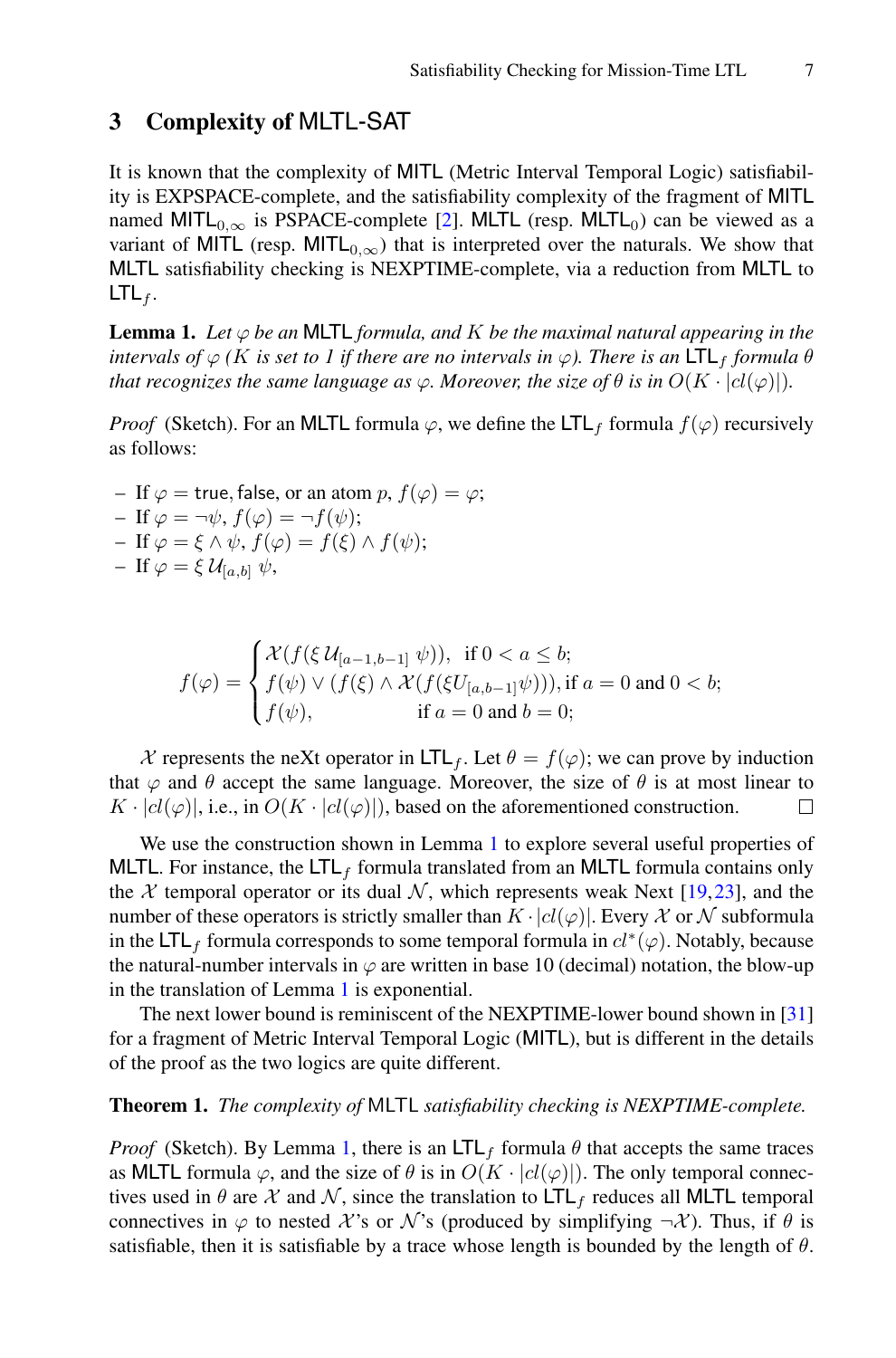Thus, we can just guess a trace  $\pi$  of exponential length of  $\theta$  and check that it satisfies  $\varphi$ . As a result, the upper bound for **MLTL-SAT** is NEXPTIME.

Before proving the NEXPTIME lower bound, recall the PSPACE-lower bound proof in [\[45\]](#page-19-6) for LTL satisfiability. The proof reduces the acceptance problem for a linear-space bounded Turing machine  $M$  to LTL satisfiability. Given a Turing machine M and an integer k, we construct a formula  $\varphi_M$  such that  $\varphi_M$  is satisfiable iff M accepts the empty tape using  $k$  tape cells. The argument is that we can encode such a space-bounded computation of M by a trace  $\pi$  of length  $c^k$  for some constant c, and then use  $\varphi_M$  to force  $\pi$  to encode an accepting computation of M. The formula  $\varphi_M$ has to match corresponding points in successive configurations of  $M$ , which can be expressed using a  $O(k)$ -nested X's, since such points are  $O(k)$  points apart.

To prove a NEXPTIME-lower bound for MLTL, we reduce the acceptance problem for exponentially bounded non-deterministic Turing machines to MLTL satisfiability. Given a non-deterministic Turing machine  $M$  and an integer  $k$ , we construct an MLTL formula  $\varphi_M$  of length  $O(k)$  such that  $\varphi_M$  is satisfiable iff M accepts the empty tape in time  $2^k$ . Note that such a computation of a  $2^k$ -time bounded Turing machines consists of  $2^k$  many configurations of length  $2^k$  each, so the whole computation is of exponential length –  $4^k$ , and can be encoded by a trace  $\pi$  of length  $4^k$ , where every point of  $\pi$ encodes one cell in the computation of  $M$ . Unlike the reduction in [\[45](#page-19-6)], in the encoding here corresponding points in successive configurations are exponentially far  $(2<sup>k</sup>)$  from each other, because each configuration has  $2^k$  cells, so the relationship between such successive points cannot be expressed in LTL. Because, however, the constants in the intervals of MLTL are written in base-10 (decimal) notation, we can write formulas of size  $O(k)$ , e.g., formulas of the form  $p \mathcal{U}_{[0,2^k]}$  q, that relate points that are  $2^k$  apart.

The key is to express the fact that one Turing machine configuration is a proper successor of another configuration using a formula of size  $O(k)$ . In the PSPACE-lower-bound proof of [\[45\]](#page-19-6), LTL formulas of size  $O(k)$  relate successive configurations of k-space-bounded machines. Here MLTL formulas of size  $O(k)$  relate successive configurations of  $2^k$ -time-bounded machines. Thus, we can write a formula  $\varphi_M$  of length  $O(k)$  that forces trace  $\pi$  to encode a computation of M of length  $2^k$ . П

<span id="page-5-0"></span>Now we consider  $MLTL_0$  formulas, and prove that the complexity of checking the satisfiability of  $MLTL_0$  formulas is PSPACE-complete. We first introduce the following lemma to show an inherent feature of  $MLTL_0$  formulas.

**Lemma 2.** *The conjunction of identical*  $MLTL_0 U$ -rooted formulas is equivalent to the *conjunct with the smallest interval range:*  $(\xi \mathcal{U}_{[0,a]} \psi) \wedge (\xi \mathcal{U}_{[0,b]} \psi) \equiv (\xi \mathcal{U}_{[0,a]} \psi)$ , *where*  $b > a$ *.* 

*Proof.* We first prove that for  $i \geq 0$ , the equation  $(\xi \mathcal{U}_{[0,i]} \psi) \wedge (\xi \mathcal{U}_{[0,i+1]} \psi) \equiv$  $(\xi \mathcal{U}_{[0,i]} \psi)$  holds. When  $i = 0$ , we have  $(\xi \mathcal{U}_{[0,0]} \psi) \equiv f(\psi)$  and  $(\xi \mathcal{U}_{[0,1]} \psi) \equiv$  $(f(\psi) \vee f(\xi) \wedge \mathcal{X}(f(\psi)))$ . So  $(\xi \mathcal{U}_{[0,0]} \psi) \wedge (\xi \mathcal{U}_{[0,1]} \psi) \equiv f(\psi) \equiv (\xi \mathcal{U}_{[0,0]} \psi)$  is true. Inductively, assume that  $(\xi \mathcal{U}_{[0,k]}\psi) \wedge (\xi \mathcal{U}_{[0,k+1]}\psi) \equiv (\xi \mathcal{U}_{[0,k]}\psi)$  is true for  $k \geq 0$ . When  $i = k + 1$ , we have  $(\xi \mathcal{U}_{[0,k+1]} \psi) \equiv (f(\psi) \vee f(\xi) \wedge \mathcal{X}(\xi \mathcal{U}_{[0,k]} \psi))$ and  $(\xi \mathcal{U}_{[0,k+2]} \psi) \equiv (f(\psi) \vee f(\xi) \wedge \mathcal{X}(\xi \mathcal{U}_{[0,k+1]} \psi))$ . By hypothesis assumption,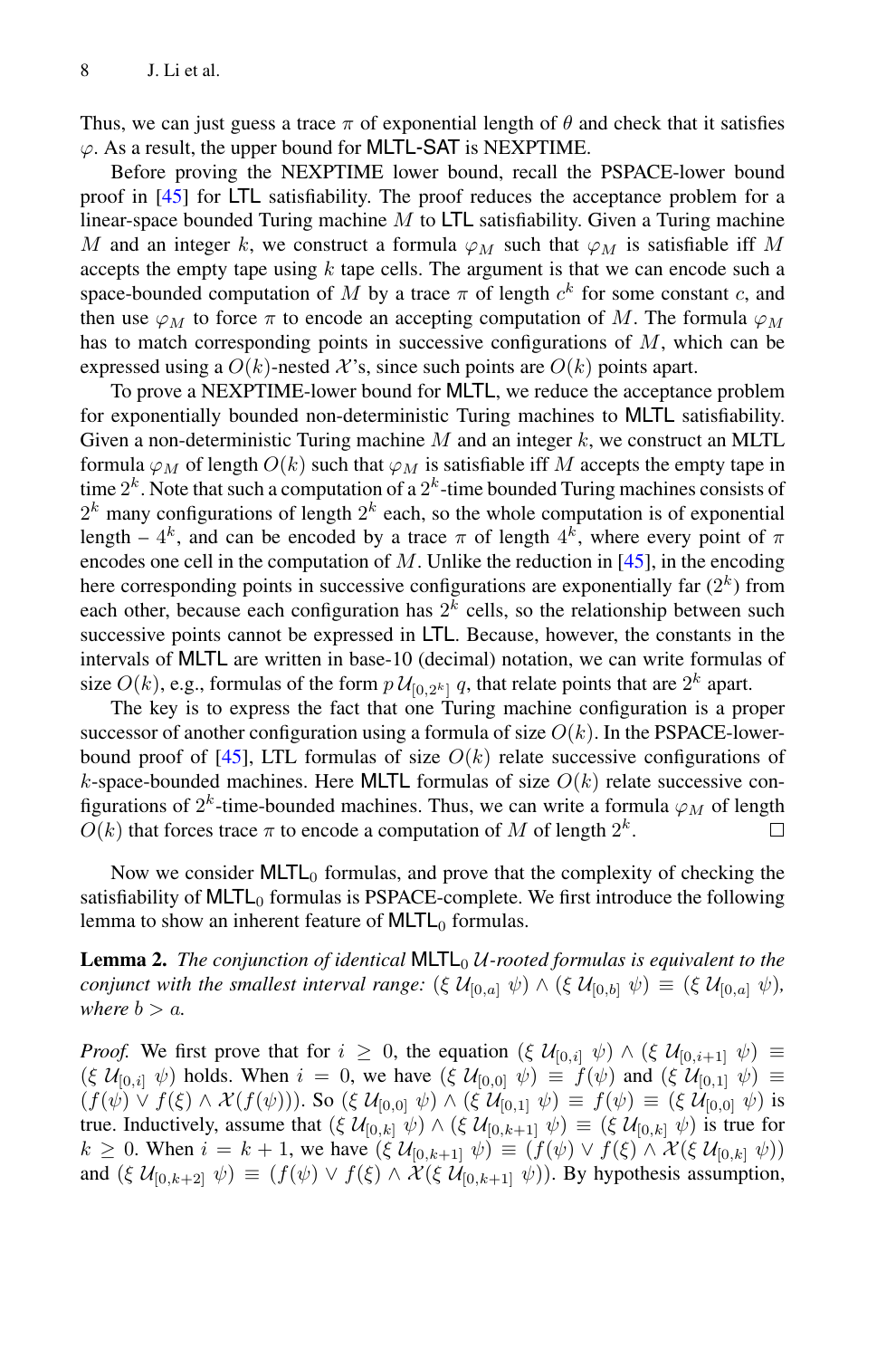$(\xi \mathcal{U}_{[0,k]} \psi) \wedge (\xi \mathcal{U}_{[0,k+1]} \psi) \equiv (\xi \mathcal{U}_{[0,k]} \psi)$  implies that the following equivalence is true:

$$
(\xi \mathcal{U}_{[0,k+1]} \psi) \wedge (\xi \mathcal{U}_{[0,k+2]} \psi)
$$
  
\n
$$
\equiv (f(\psi) \vee (f(\xi) \wedge \mathcal{X}(\xi \mathcal{U}_{[0,k]} \psi))) \wedge (f(\psi) \vee (f(\xi) \wedge \mathcal{X}(\xi \mathcal{U}_{[0,k+1]} \psi)))
$$
  
\n
$$
\equiv f(\psi) \vee (f(\xi) \wedge \mathcal{X}(\xi \mathcal{U}_{[0,k]} \psi \wedge \xi \mathcal{U}_{[0,k+1]} \psi))
$$
  
\n
$$
\equiv f(\psi) \vee (f(\xi) \wedge \mathcal{X}(\xi \mathcal{U}_{[0,k]} \psi))
$$
  
\n
$$
\equiv (\xi \mathcal{U}_{[0,k+1]} \psi).
$$

Since  $(\xi \mathcal{U}_{[0,i]} \psi) \wedge (\xi \mathcal{U}_{[0,i+1]} \psi) \equiv (\xi \mathcal{U}_{[0,i]} \psi)$  is true, we can prove by induction that  $(\xi \mathcal{U}_{[0,i]} \psi) \wedge (\xi \mathcal{U}_{[0,j]} \psi) \equiv (\xi \mathcal{U}_{[0,i]} \psi)$  is true, where  $j > i$ . Because  $b > a$  is true, it directly implies that  $(\xi \mathcal{U}_{[0,a]} \psi) \wedge (\xi \mathcal{U}_{[0,b]} \psi) \equiv (\xi \mathcal{U}_{[0,a]} \psi)$  is true. directly implies that  $(\xi \mathcal{U}_{[0,a]}, \psi) \wedge (\xi \mathcal{U}_{[0,b]}, \psi) \equiv (\xi \mathcal{U}_{[0,a]}, \psi)$  is true.

<span id="page-6-0"></span>**Lemma 3.**  $\mathcal{X}$ -free LTL<sub>f</sub>-SAT *is reducible to* MLTL<sub>0</sub>-SAT *at a linear cost.* 

*Proof.* According to [\[45\]](#page-19-6), the satisfiability checking of  $\chi$ -free LTL formulas is still PSPACE-complete. This also applies to the satisfiability checking of  $\mathcal{X}$ -free LTL<sub>f</sub> formulas. Given an  $\mathcal{X}$ -free LTL<sub>f</sub> formula  $\varphi$ , we construct the corresponding MLTL formula  $m(\varphi)$  recursively as follows:

–  $m(p) = p$  where p is an atom;

$$
-m(\neg\xi) = \neg m(\xi);
$$

$$
- m(\xi \wedge \psi) = m(\xi) \wedge m(\psi);
$$

 $- m(\xi \mathcal{U} \psi) = m(\xi) \mathcal{U}_{[0,2^{|\varphi|}]} m(\psi).$ 

Notably for the Until  $LTL_f$  formula, we bound it with the interval  $[0, 2^{|\varphi|}]$ , where  $\varphi$  is the original X-free LTL<sub>f</sub> formula, in the corresponding MLTL formula, which is motivated by the fact that every satisfiable  $LTL_f$  formula has a finite model whose length is less than  $2^{|\varphi|}$  [\[14\]](#page-17-1). The above translation has linear blow-up, because the integers in intervals use the decimal notation. Now we prove by induction over the type of  $\varphi$  that  $\varphi$  is satisfiable iff  $m(\varphi)$  is satisfiable. That is, we prove that  $(\Rightarrow) \pi \models \varphi$  implies  $\pi \models m(\varphi)$  and  $(\Leftarrow)$   $\pi \models m(\varphi)$  implies  $\pi \models \varphi$ , for some finite trace  $\pi$ .

We consider the Until formula  $\eta = \xi \mathcal{U} \psi$  (noting that  $\varphi$  is fixed to the original LTL<sub>f</sub> formula), and the proofs are trivial for other types. ( $\Rightarrow$ )  $\eta$  is satisfiable implies there is a finite trace  $\pi$  such that  $\pi \models \eta$  and  $|\pi| < 2^{|\varphi|}$  [\[14](#page-17-1)]. Moreover,  $\pi \models \eta$  holds iff there is  $0 \leq i$  such that  $\pi_i \models \psi$  and for every  $0 \leq j \leq i$ ,  $\pi_j \models \xi$  is true (from LTL<sub>f</sub> semantics). By the induction hypothesis,  $\pi_i \models \psi$  implies  $\pi_i \models m(\psi)$  and  $\pi_j \models \xi$ implies  $\pi_j \models m(\xi)$ . Also,  $i \leq 2^{|\varphi|}$  is true because of  $|\pi| \leq 2^{|\varphi|}$ . As a result,  $\pi \models \eta$ implies that there is  $0 \le i \le 2^{|\varphi|}$  such that  $\pi_i \models m(\psi)$  and for every  $0 \le j \le i$ ,  $\pi_j \models m(\xi)$  is true. According to the MLTL semantics,  $\pi \models m(\eta)$  is true.  $(\Leftarrow) m(\eta)$ is satisfiable implies there is a finite trace  $\pi$  such that  $\pi \models m(\eta)$ . According to MLTL semantics, there is  $0 \le i \le 2^{|\varphi|}$  such that  $\pi_i \models m(\psi)$  and for every  $0 \le j < i$  it holds that  $\pi_i \models m(\xi)$ . By hypothesis assumption,  $\pi_i \models m(\psi)$  implies  $\pi_i \models \psi$  and  $\pi_j \models m(\xi)$  implies  $\pi_j \models \xi$ . Also,  $0 \leq i \leq 2^{|\varphi|}$  implies  $0 \leq i$ . As a result,  $\pi \models m(\eta)$ implies that there is  $0 \le i$  such that  $\pi_i \models \psi$  and for every  $0 \le j \le i$  it holds that  $\pi_i \models \xi$ . From LTL<sub>f</sub> semantics, it is true that  $\pi \models n$ .  $\pi_i \models \xi$ . From LTL<sub>f</sub> semantics, it is true that  $\pi \models \eta$ .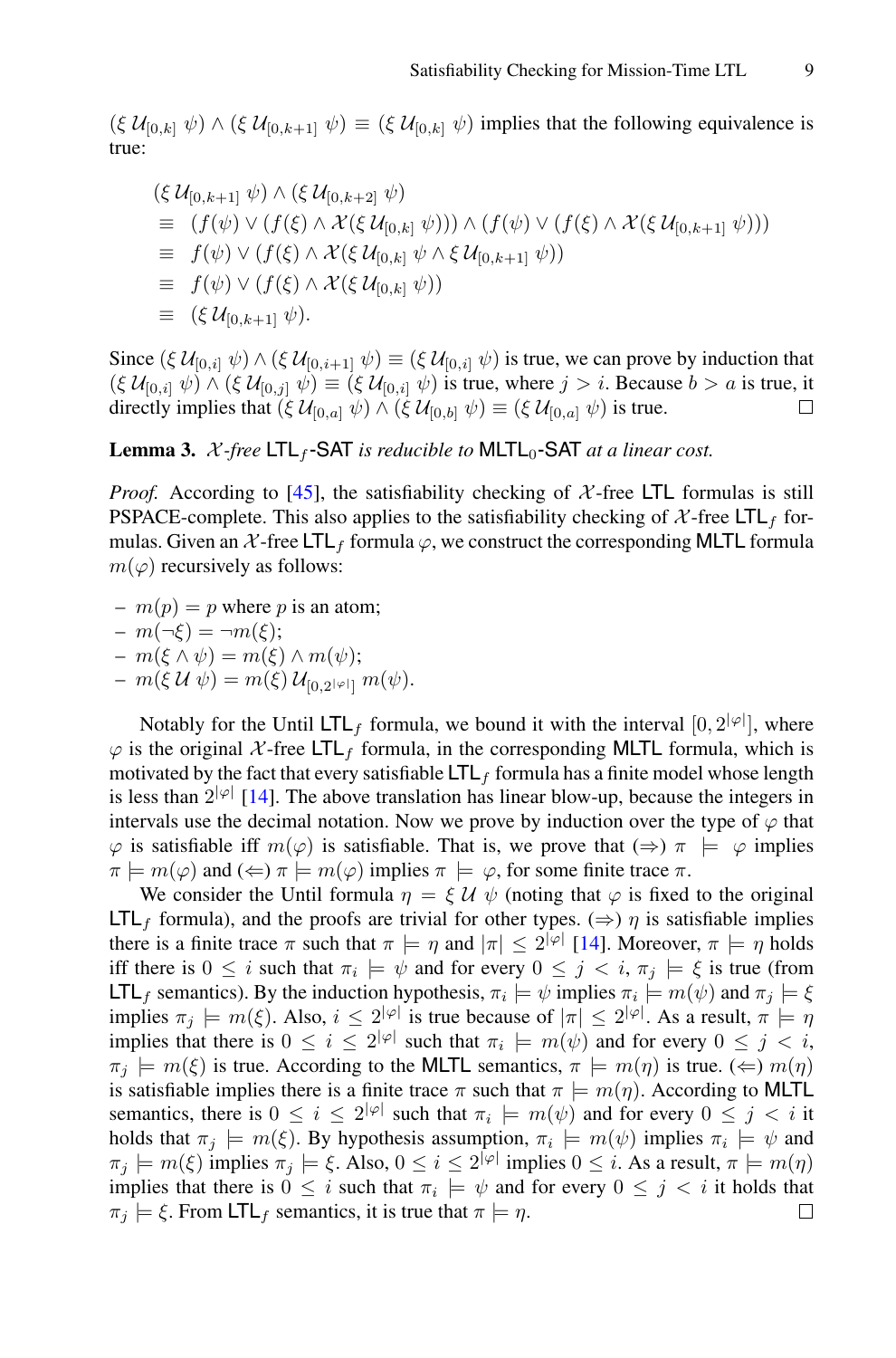**Theorem 2.** *The complexity of checking the satisfiability of* MLTL<sub>0</sub> *is PSPACEcomplete.*

*Proof.* Since Lemma [3](#page-6-0) shows a linear reduction from  $X$ -free LTL<sub>f</sub>-SAT to MLTL<sub>0</sub>-SAT and  $\mathcal{X}$ -free LTL<sub>f</sub>-SAT is PSPACE-complete [\[14\]](#page-17-1), it directly implies that the lower bound of  $MLTL_0$ -SAT is PSPACE-hard.

For the upper bound, recall from the proof of Theorem [1](#page-4-1) that an MLTL formula  $\varphi$  is translated to an LTL<sub>f</sub> formula  $\theta$  of length  $K \cdot |cl(\varphi)|$ , which, as we commented, involved an exponential blow-up in the notation for  $K$ . Following the automata-theoretic approach for satisfiability, one would translate  $\theta$  to an NFA and check its non-emptiness [\[14\]](#page-17-1). Normally, such a translation would involve another exponential blow-up. We show that this is not the case for  $MLTL_0$ . Recalling from the automaton construction in [\[14\]](#page-17-1) that every state of the automaton is a set of subformulas of  $\theta$ , the size of a state is at most  $K \cdot |cl(\varphi)|$ . In the general case, if  $\psi_1, \psi_2$  are two subformulas of  $\theta$  corresponding to the MLTL formulas  $\xi \mathcal{U}_{I_1} \psi$  and  $\xi \mathcal{U}_{I_2} \psi$ ,  $\psi_1$  and  $\psi_2$  can be in the same state of the automaton, which implies that the size of the state can be at most  $K \cdot |cl(\varphi)|$ . When the formula  $\varphi$  is restricted to MLTL<sub>0</sub>, we show that the exponential blow-up can be avoided. Lemma [2](#page-5-0) shows that either  $\psi_1$  or  $\psi_2$  in the state is enough, since assuming  $I_1 \subset I_2$ , then  $(\psi_1 \wedge \psi_2) \equiv \psi_1$ , by Lemma [2.](#page-5-0) So the size of the state in the automaton for a MLTL<sub>0</sub> formula  $\varphi$  is at most  $|cl(\varphi)|$ . For each subformula in the state, there can be K possible values (e.g., for  $\Diamond_I \xi$  in the state, we can have  $\Diamond_{[0,1]} \xi$ ,  $\Diamond_{[0,2]} \xi$ , etc.). Therefore the size of the automaton is in  $O(2^{|cl(\varphi)|} \cdot K^{|cl(\varphi)|}) \approx 2^{O(|cl(\varphi)|)}$ . Therefore, MLTL<sub>0</sub> satisfiability checking is a PSPACE-complete problem.

## **4 Implementation of** MLTL-SAT

We first show how to reduce MLTL-SAT to the well-explored  $LTL_f$ -SAT and LTL-SAT. Then we introduce two new satisfiability-checking strategies based on the inherent properties of MLTL formulas, which are able to leverage the state-of-art model-checking and SMT-solving techniques.

### **4.1** MLTL-SAT **via Logic Translation**

<span id="page-7-0"></span>For a formula  $\varphi$  from one logic, and  $\psi$  from another logic, we say  $\varphi$  and  $\psi$  are *equisatisfiable* when  $\varphi$  is satisfiable under its semantics iff  $\psi$  is satisfiable under its semantics. Based on Lemma [1](#page-4-0) and Theorem [1,](#page-4-1) we have the following corollary,

**Corollary 1 (MLTL-SAT to LTL<sub>f</sub>-SAT). MLTL-SAT** can be reduced to LTL<sub>f</sub>-SAT *with an exponential blow-up.*

From Corollary [1,](#page-7-0) MLTL-SAT is reducible to  $LTL_f$ -SAT, enabling use of the offthe-shelf  $LTL_f$  satisfiability solvers, cf. aaltaf [\[23](#page-18-10)]. It is also straightforward to consider MLTL-SAT via LTL-SAT; LTL-SAT has been studied for more than a decade, and there many off-the-shelf LTL solvers are available, cf. [\[24](#page-18-12),[38,](#page-19-2)[40](#page-19-5)].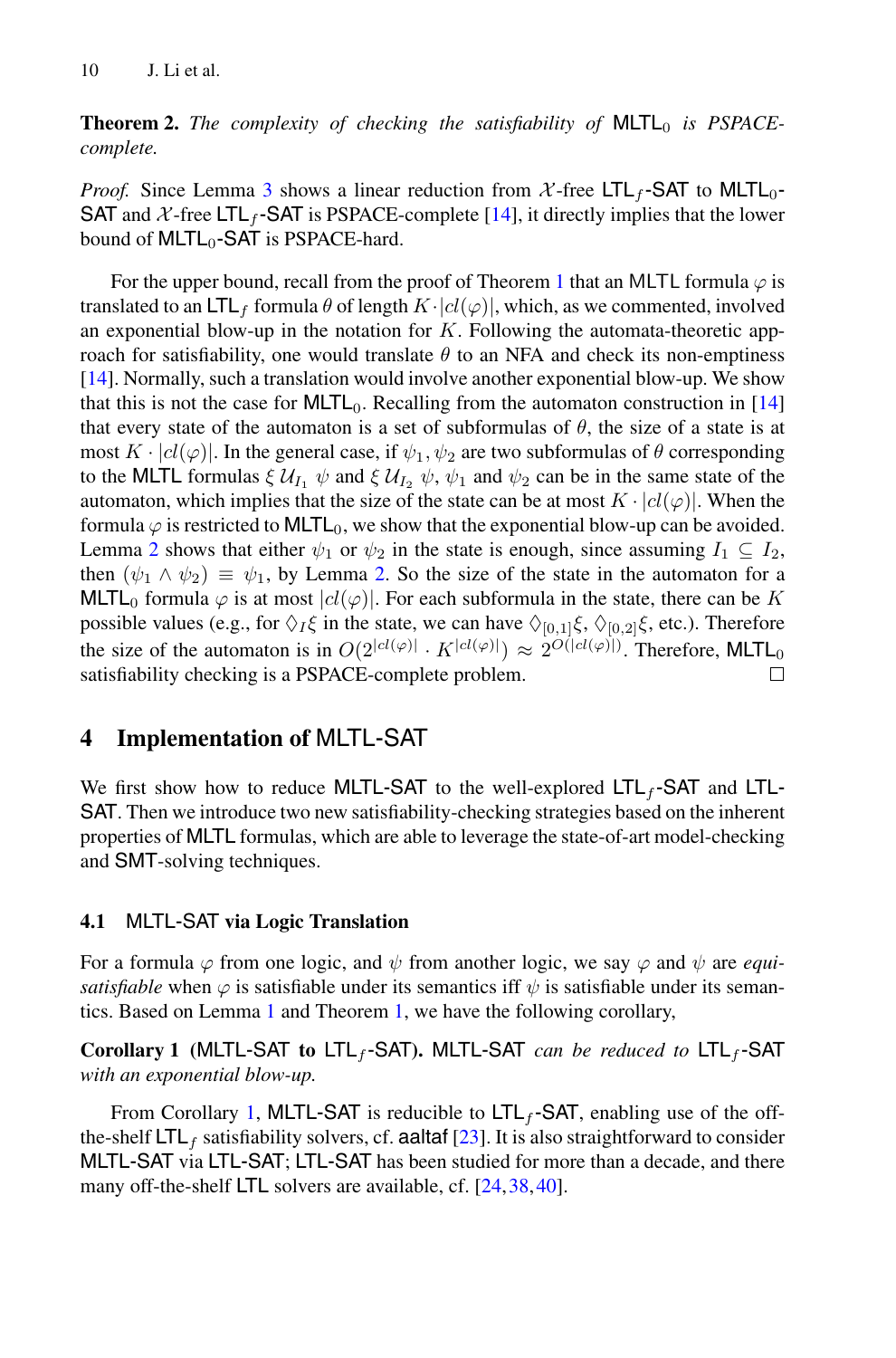**Theorem 3 (**MLTL **to** LTL**).** *For an* MLTL *formula* ϕ*, there is an* LTL *formula* θ *such that*  $\varphi$  *and*  $\theta$  *are equi-satisfiable, and the size of*  $\theta$  *is in*  $O(K \cdot |cl(\varphi)|)$ *, where* K *is the maximal integer in* ϕ*.*

*Proof.* Lemma [1](#page-4-0) provides a translation from the MLTL formula  $\varphi$  to the equivalent **LTL**<sub>f</sub> formula  $\varphi'$ , with a blow-up of  $O(K \cdot |cl(\varphi)|)$ . As shown in Sect. [2,](#page-2-1) there is a linear translation from the LTL<sub>f</sub> formula  $\varphi'$  to its equi-satisfiable LTL formula  $\theta$  [\[14\]](#page-17-1). Therefore, the blow-up from  $\varphi$  to  $\theta$  is in  $O(K \cdot |cl(\varphi)|)$ .  $\Box$ 

**Corollary 2 (**MLTL-SAT **to** LTL-SAT**).** MLTL-SAT *can be reduced to* LTL-SAT *with an exponential blow-up.*

Since MLTL-SAT is reducible to LTL-SAT, MLTL-SAT can also benefit from the power of LTL satisfiability solvers. Moreover, the reduction from MLTL-SAT to LTL-SAT enables leveraging modern model-checking techniques to solve the MLTL-SAT problem, due to the fact that LTL-SAT has been shown to be reducible to model checking with a linear blow-up [\[38](#page-19-2)[,39](#page-19-3)].

**Corollary 3 (**MLTL-SAT **to** LTL*-***Model***-***checking**). MLTL-SAT *can be reduced to* LTL *model checking with an exponential blow-up.*

In our implementation, we choose the model checker nuXmv [\[12](#page-17-11)] for LTL satisfiability checking, as it allows an LTL formula to be directly input as the temporal specification together with a universal model as described in [\[38,](#page-19-2)[39](#page-19-3)].

#### <span id="page-8-1"></span>**4.2 Model Generation**

Using the LTL formula as the temporal specification in nuXmv has been shown, however, to not be the most efficient way to use model checking for satisfiability checking [\[40\]](#page-19-5). Consider the MLTL formula  $\Diamond_{[0,10]}a \land \Diamond_{[1,11]}a$ . The translated LTL<sub>f</sub> formula is  $f(\Diamond_{[0,10]}a) \wedge \mathcal{X}(f(\Diamond_{[0,10]}a))$ , where  $f(\Diamond_{[0,10]}a)$  has to be constructed twice. To avoid such redundant construction, we follow [\[40\]](#page-19-5) and encode directly the input MLTL formula as an SMV model (the input model of nuXmv) rather than treating the LTL formula, which is obtained from the input MLTL formula, as a specification.

An SMV [\[27](#page-18-13)] model consists of a Boolean transition system  $Sys = (V, I, T)$ , where  $V$  is a set of Boolean variables,  $I$  is a Boolean formula representing the initial states of  $Sys$ , and T is the Boolean transition formula. Moreover, a specification to be verified against the system is also contained in the SMV model (here we focus on the LTL specification). Given the input MLTL formula  $\varphi$ , we construct the corresponding SMV model  $M_{\varphi}$  as follows.

- Introduce a Boolean variable for each atom in  $\varphi$  as well as for "Tail" (new variable identifying the end of a finite trace).
- Introduce a Boolean variable  $\mathcal{X} \psi$  for each  $\mathcal{U}$  formula  $\psi$  in  $cl^*(\varphi)$ , which represents the intermediate temporal formula  $\mathcal{X}\psi$ .
- Introduce a temporary Boolean variable<sup>2</sup>  $T_{\psi}$  for each  $\mathcal{U}$  formula in  $cl^*(\varphi)$ .

<span id="page-8-0"></span><sup>&</sup>lt;sup>2</sup> A temporary variable is introduced in the DEFINE statement rather than the VAR statement of the SMV model, as it will be automatically replaced with those in VAR statements.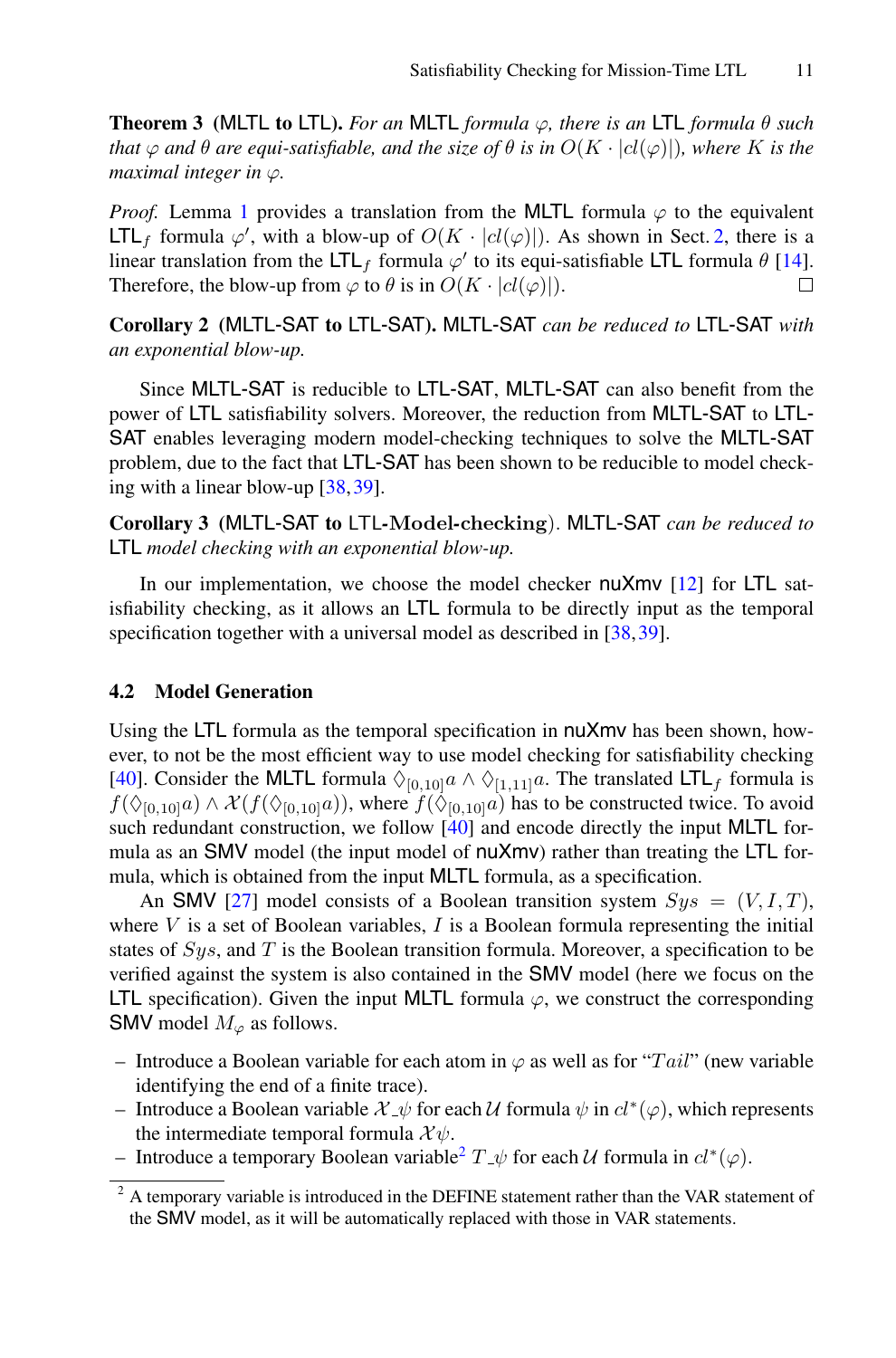- A Boolean formula  $e(\psi)$  is used to represent the formula  $\psi$  in  $cl^*(\varphi)$  in the SMV model, which is defined recursively as follows.
	- 1.  $e(\psi) = \psi$ , if  $\psi$  is an Boolean atom;

2. 
$$
e(\psi) = \neg e(\psi_1)
$$
, if  $\psi = \neg \psi_1$ ;

- 3.  $e(\psi) = e(\psi_1) \wedge e(\psi_2)$ , if  $\psi = \psi_1 \wedge \psi_2$ ;
- 4.  $e(\psi) = T_{-\psi}$ , if  $\psi$  is an U formula.
- Let the initial Boolean formula of the system  $Sys$  be  $e(\varphi)$ .
- For each temporary variable  $T_{\psi}$ , create a DEFINE statement according to the type and interval of  $\psi$ , as follows.

$$
T_{\psi_1 \mathcal{U}_{[a,b]}\psi_2} = \begin{cases} \mathcal{X}_{-}(\psi_1 \mathcal{U}_{[a-1,b-1]}\psi_2), & \text{if } 0 < a \le b; \\ e(\psi_2) \vee (e(\psi_1) \wedge \mathcal{X}_{-}(\psi_1 \mathcal{U}_{[0,b-1]}\psi_2)), & \text{if } a = 0 \text{ and } 0 < b; \\ e(\psi_2), & \text{if } a = 0 \text{ and } b = 0. \end{cases}
$$

- Create the Boolean formula  $(\mathcal{X} \psi \leftrightarrow (\neg Tail \land next(e(\psi))))$  for each  $\mathcal{X} \psi$  in the VAR list (the set  $V$  in  $Sys$ ) of the SMV model.
- Finally, designate the LTL formula  $\Box \neg Tail$  as the temporal specification of the SMV model  $M_{\varphi}$  (which implies that a counterexample trace satisfies  $\Diamond Tail)$ .

**Encoding Heuristics for MLTL<sub>0</sub> Formulas.** We also encode the rules shown in Lemma [2](#page-5-0) to prune the state space for checking the satisfiability of  $MLTL_0$  formulas. These rules are encoded using the INVAR constraint in the SMV model. Taking the  $U$  formula as an example, we encode  $T_{-}(\psi_1\mathcal{U}_{[0,a]}\psi_2) \wedge T_{-}(\psi_1\mathcal{U}_{[0,a-1]}\psi_2) \leftrightarrow T_{-}(\psi_1\mathcal{U}_{[0,a-1]}\psi_2)$  $(a > 0)$  for each  $\psi_1 \mathcal{U}_{[0,a]} \psi_2$  in  $cl^*(\varphi)$ . Similar encodings also apply to the R formulas in  $cl^*(\varphi)$ . Theorem [4](#page-9-0) below guarantees the correctness of the translation, and it can be proved by induction over the type of  $\varphi$  and the construction of the **SMV** model.

<span id="page-9-0"></span>**Theorem 4.** *The* MLTL *formula*  $\varphi$  *is satisfiable iff the corresponding* SMV *model*  $M_{\varphi}$ *violates the*  $LTL$  *property*  $\Box \neg Tail.$ 

There are different techniques that can be used for LTL model checking. Based on the latest evaluation of LTL satisfiability checking [\[24](#page-18-12)], the KLIVE [\[13](#page-17-7)] back-end implemented in the SMV model checker nuXmv [\[12](#page-17-11)] produces the best performance. We thus choose KLIVE as our model-checking technique for MLTL-SAT.

**Bounded** MLTL-SAT**.** Although MLTL-SAT is reducible to the satisfiability problem of other well-explored logics, with established off-the-shelf satisfiability solvers, a dedicated solution based on inherent properties of MLTL may be superior. One intuition is, since all intervals in MLTL formulas are bounded, the satisfiability of the formula can be reduced to Bounded Model Checking (BMC) [\[9\]](#page-17-12).

<span id="page-9-1"></span>**Theorem 5.** *Given an* **MLTL** *formula*  $\varphi$  *with K as the largest natural in the intervals of*  $\varphi$ *,*  $\varphi$  *is satisfiable iff there is a finite trace*  $\pi$  *with*  $|\pi| \leq K \cdot |cl(\varphi)|$  *such that*  $\pi \models \varphi$ *.* 

Theorem [5](#page-9-1) states that the satisfiability of a given MLTL formula can be reduced to checking for the existence of a satisfying trace. To apply the BMC technique in nuXmv, we compute and set the maximal depth of BMC to be the value of  $K \cdot |cl(\varphi)|$  for a given MLTL formula  $\varphi$ . The input SMV model for BMC is still  $M_{\varphi}$ , as described in Sect. [4.2.](#page-8-1)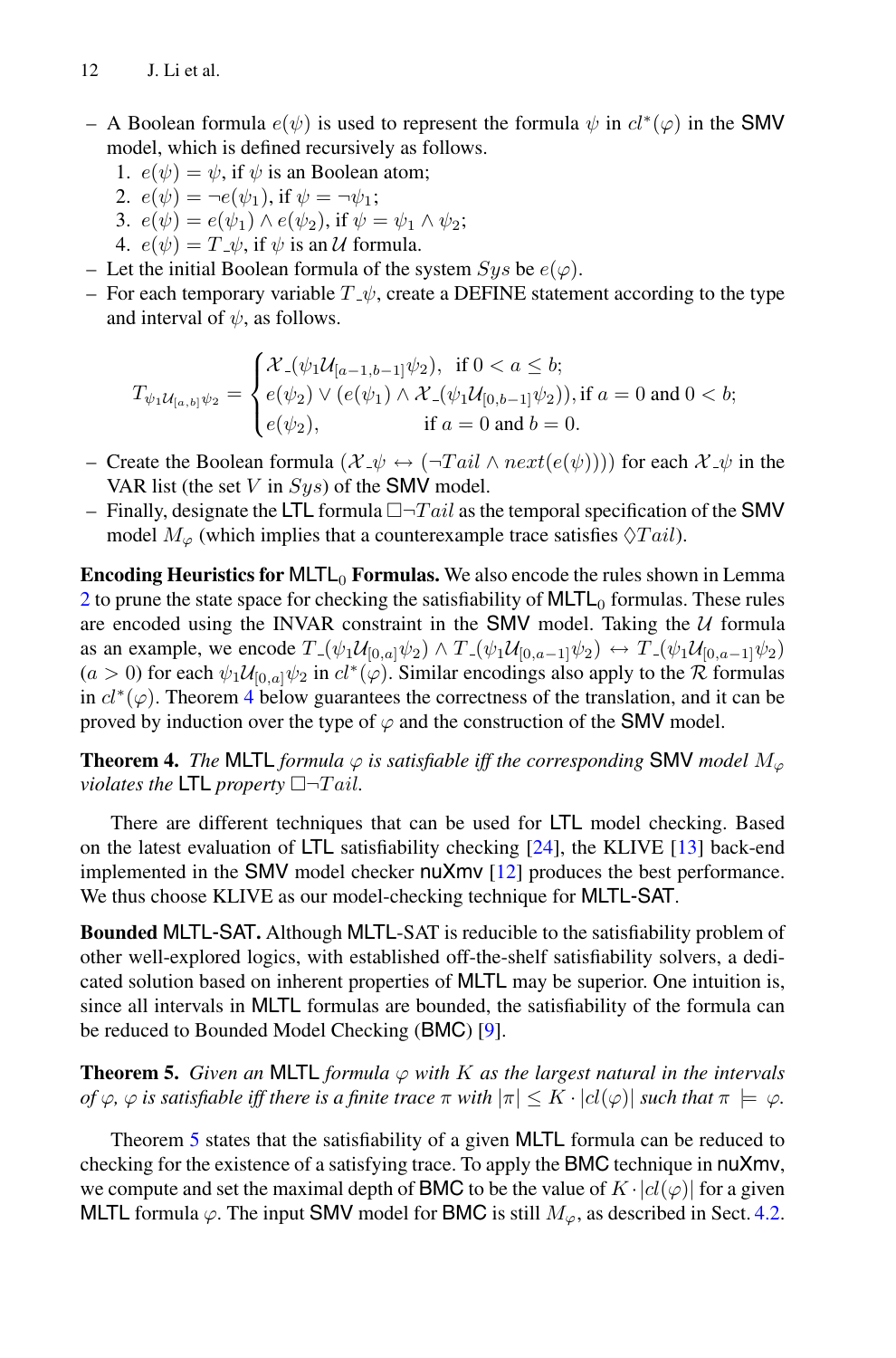**However to ensure correct** BMC **checking in** nuXmv**, the constraint "FAIRNESS TRUE"** has to be added into the SMV model.<sup>[3](#page-10-0)</sup> The LTLSPEC remains  $\Box \neg Tail$ . According to Theorem [5,](#page-9-1)  $\varphi$  is satisfiable iff the model checker returns a counterexample by using the BMC technique within the maximal depth of  $K \cdot |cl(\varphi)|$ .

#### **4.3** MLTL-SAT **via** SMT **Solving**

Another approach to solve MLTL-SAT is via SMT solving, considering that using SMT solvers to handle intervals in MLTL formulas is straightforward. Since the input logic of SMT solvers is First-Order Logic, we must first translate the MLTL formula to its equisatisfiable formula in First-Order Logic over the natural domain  $N$ . We assume that readers are familiar with First-Order Logic and only focus on the translation. Given an MLTL formula  $\varphi$  and the alphabet  $\Sigma$ , we construct the corresponding formula in First-Order Logic over  $N$  in the following way.

- 1. For each  $p \in \Sigma$ , define a corresponding function  $f_p : Int \to Bool$  such that  $f_p(k)$ is true ( $k \in N$ ) iff there is a satisfying (finite) trace  $\pi$  of  $\varphi$  and p is in  $\pi[k]$ .
- 2. The First-Order Logic formula  $\text{fol}(\varphi, k, len)$  for  $\varphi(k, len \in N)$  is constructed recursively as below:
	- $-$  fol(true, k, len) = (len > k) and fol(false, k, len) = f alse;
	- fol(p, k, len) = (len > k) ∧  $f_p(k)$  for  $p \in \Sigma$ ;
	- fol(¬ξ, k, len) = (len > k) ∧ ¬fol(ξ, k, len);
	- $-$  fol $(\xi \wedge \psi, k, len) = (len > k) \wedge$  fol $(\xi, k, len) \wedge$  fol $(\psi, k, len);$
	- fol(ξ  $\mathcal{U}_{[a,b]}$  ψ, k, len) = (len > a+k)∧∃i.( (a+k ≤ i ≤ b+k)∧ fol(ψ, i, len–  $i) \wedge \forall j. ((a + k \leq j < i) \rightarrow \text{fol}(\xi, j, len - j)));$

In the formula fol( $\varphi$ , k, len), k represents the index of the (finite) trace from which  $\varphi$ is evaluated, and  $len$  indicates the length of the suffix of the trace starting from the index k. Since the formula is constructed recursively, we need to introduce  $k$  to record the index. Meanwhile, len is necessary because the MLTL semantics, which is interpreted over finite traces, constrains the lengths of the satisfying traces of the Until formulas. The following theorem guarantees that MLTL-SAT is reducible to the satisfiability of First-Order Logic.

**Theorem 6.** For an MLTL formula  $\varphi$ ,  $\varphi$  is satisfiable iff the corresponding First-Order *Logic formula*  $\exists len.fol(\varphi, 0, len)$  *is satisfiable.* 

*Proof.* Let the alphabet of  $\varphi$  be  $\Sigma$ , and  $\pi \in (2^{\Sigma})^*$  be a finite trace. For each  $p \in \Sigma$ , we define the function  $f_p : Int \to Bool$  as follows:  $f_p(k) =$  true iff  $p \in \pi[k]$  if  $0 \leq k < |\pi|$ . We now prove by induction over the type of  $\varphi$  and the construction of fol( $\varphi$ , k, len) with respect to  $\varphi$  that  $\pi_k \models \varphi$  holds iff  $\{f_p|p \in \Sigma\}$  is a model of  $\text{fol}(\varphi, k, |\pi|)$ : here  $|\pi|$  is the length of  $\pi$ . The cases when  $\varphi$  is true or false are trivial.

– If  $\varphi = p$  is an atom,  $\pi_k \models \varphi$  holds iff  $p \in \pi[k]$  (i.e.,  $\pi_k[0]$ ) is true, which means  $f_p(k)$  = true. As a result,  $\{f_p\}$  is a model of fol $(\varphi, k, |\pi|)$ , which implies that  $\pi_k \models \varphi$  holds iff  $\{f_p|p \in \Sigma\}$  is a model of fol $(\varphi, k, |\pi|)$ .

<span id="page-10-0"></span><sup>&</sup>lt;sup>3</sup> Based on comments in emails from the nuXmv developers.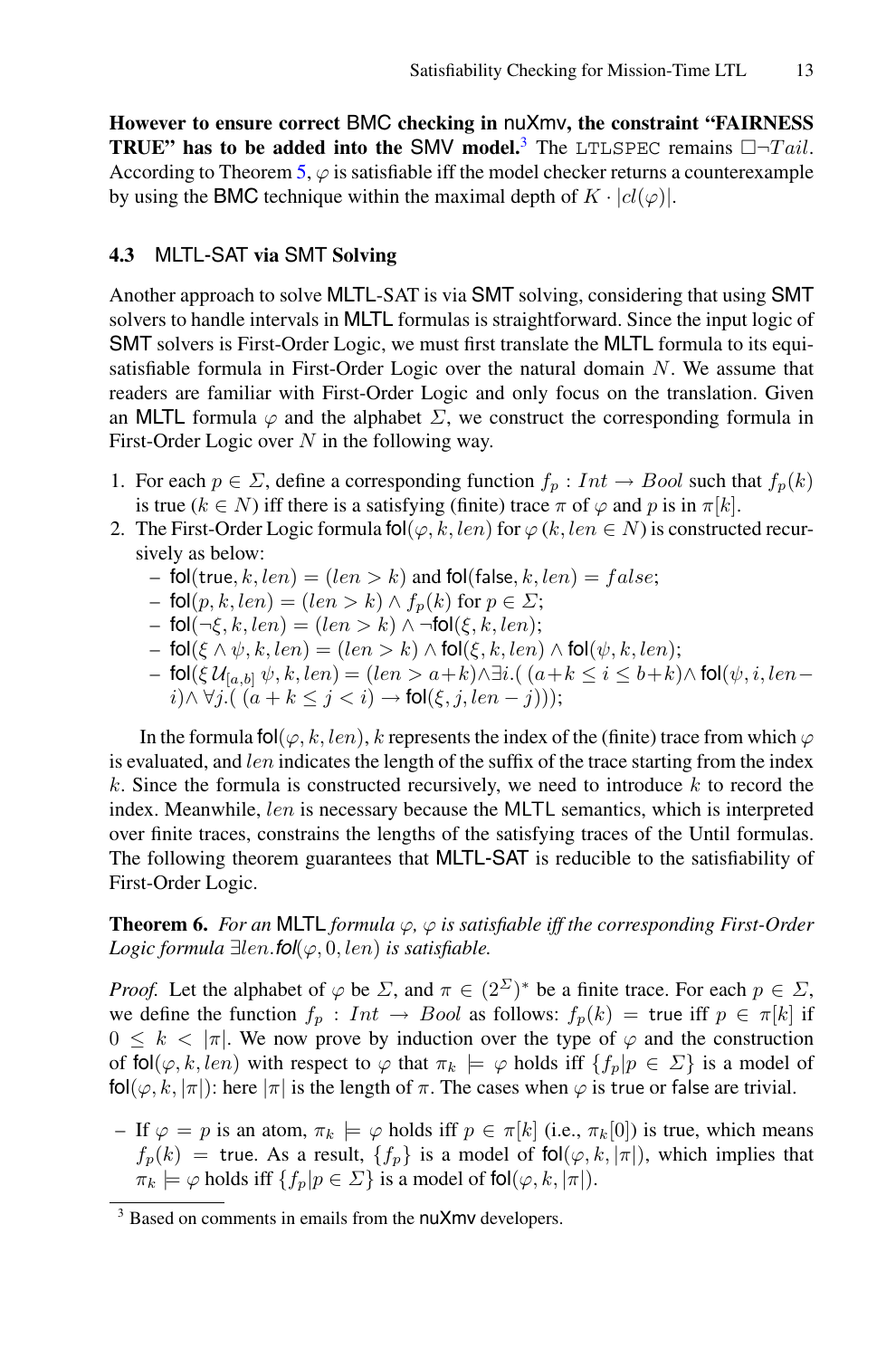- $-I$  If  $\varphi = \neg \xi$ ,  $\pi_k \models \varphi$  holds iff  $\pi_k \not\models \xi$  holds. By hypothesis assumption,  $\pi_k \models \xi$ holds iff  $\{f_p|p \in \Sigma\}$  is a model of fol $(\xi, k, |\pi|)$ , which is equivalent to saying  $\pi_k \not\models \xi$  holds iff  $\{f_p|p \in \Sigma\}$  is not a model of  $\text{fol}(\xi, k, |\pi|)$ . As a result,  $\pi_k \models \neg \xi$ holds iff  $\{f_p|p \in \Sigma\}$  is a model of  $\neg$ fol $(\xi, k, |\pi|)$ .
- If  $\varphi = \xi \wedge \psi$ ,  $\pi_k \models \varphi$  holds iff  $\pi_k \models \xi$  and  $\pi_k \models \psi$ . By hypothesis assumption,  $\pi_k \models \xi$  (resp.  $\pi_k \models \psi$ ) holds iff  $\{f_p|p \in \Sigma\}$  is a model of fol $(\xi, k, |\pi|)$  (resp.  $\text{fol}(\psi, k, |\pi|)$ ). According to the construction of the fol function,  $\{f_p|p \in \Sigma\}$  is a model of fol( $\xi \wedge \psi, k, |\pi|$ ). As a result,  $\pi_k \models \xi \wedge \psi$  holds iff  $\{f_p | p \in \Sigma\}$  is a model of fol $(\xi \wedge \psi, k, |\pi|)$ .
- If  $\varphi = \xi \mathcal{U}_{[a,b]} \psi$ ,  $\pi_k \models \varphi$  holds iff there is  $a + k \leq i \leq b + k$  such that  $\pi_i \models \psi$  and  $\pi_j \models \xi$  holds for every  $a + k \leq j < i$ . By hypothesis assumption,  $\pi_i \models \psi$  holds iff  ${f_p|p \in \Sigma}$  is a model of fol $(\psi, i, len-i)$  (the length of  $\pi_i$  is  $len-i$ ), and  $\pi, j \models \xi$ holds iff  $\{f_p|p \in \Sigma\}$  is a model of fol $(\xi, j, |\pi| - j)$  (the length of  $\pi_j$  is  $|\pi| - j$ ). Moreover,  $|\pi| > a + k$  must be true according to the MLTL semantics. As a result,  ${f_p|p \in \Sigma}$  is a model of fol $(\varphi, k, |\pi|)$ , which implies that  $\pi_k \models \xi \mathcal{U}_{[a,b]} \psi$  holds iff  ${f_p|p \in \Sigma}$  is a model of fol $(\xi \mathcal{U}_{[a,b]} \psi, k, |\pi|)$ .

This proof holds for all values of k, including the special case where  $k = 0$ . □

We then encode  $\exists len.$ fol $(\varphi, 0, len)$  into the SMT-LIB v2 format [\[7\]](#page-17-13), which is the input of most modern SMT solvers; we call the full SMT-LIB v2 encoding SMT $(\varphi)$ . We first use the "declare-fun" command to declare a function  $f_a: Int \rightarrow Bool$  for each  $p \in \Sigma$ . We also define the function  $f_{\varphi}: Int \times Int \to Bool$  for the First-Order Logic formula fol $(\varphi, k, len)$ . The corresponding SMT-LIB v2 command is "define-fun  $f_{\varphi}$  ((k Int) (len Int)) Bool  $S(\text{fol}(\varphi, k, len))$ ", where  $S(\text{fol}(\varphi, k, len))$  is the SMT-LIB v2 implementation of  $\text{fol}(\varphi, k, len)$ . In detail,  $S(\text{fol}(\varphi, k, len))$  is acquired recursively as follows.

- $S($ fol $(p, k, len)) \longrightarrow$  (and ( $> len k$ ) ( $f_p k$ ))
- $-S(\neg \text{fol}(\varphi, k, len)) \longrightarrow (and \ (\geq len \ k) \ (not \ S(\text{fol}(\varphi, k))))$
- $-S($ fol $(\varphi_1 \wedge \psi, k, len) \longrightarrow$  (and  $(> len k)$  (and  $S($ fol $(\varphi_1, k, len)) S($ fol $(\psi, k, len)))$ )
- $-S($ fol $(\varphi_1 \mathcal{U}_{[a,b]}\psi, k, len)) \longrightarrow$  (and (> len a+k) (exists (i Int) (and ( $\leq$  (+ a k) i)  $(\geq i + b k)$  S(fol $(\psi, i, len - i)$ ) (forall  $(j Int)$   $(\Rightarrow$  (and  $(\leq + a k) j$ )  $(< j i)$ )  $S(fol(\varphi_1, j, len - j))))))$

<span id="page-11-1"></span>Finally, we use the "assert" command "(assert (exists ((len Int))  $(f_{\varphi} \ 0 \ len))$ " together with the "(check-sat)" command to request SMT solvers for the satisfiability of  $\exists len.$ fol $(\varphi, 0, len)$ . In a nutshell, the general framework of the SMT-LIB v2 format for SMT( $\varphi$ ) (i.e.,  $\exists len.$ fol $(\varphi, 0, len)$ ) is shown in Table [1,](#page-11-0) and the correctness is guaranteed by Theorem [7](#page-11-1) below.

<span id="page-11-0"></span>**Table 1.** The SMT-LIB v2 template for  $SMT(\varphi)$ .

(declare-fun  $f_a$  (Int) Bool) //declare corresponding function for  $a \in \Sigma$ ... //define function for  $\text{fol}(\varphi, k, len)$ (define-fun  $f_{\varphi}$  ((k Int) (len Int)) Bool  $S(fol(\varphi, k, len)))$ (assert (exists ((len Int))  $(f_{\varphi} 0)$ )) (check-sat)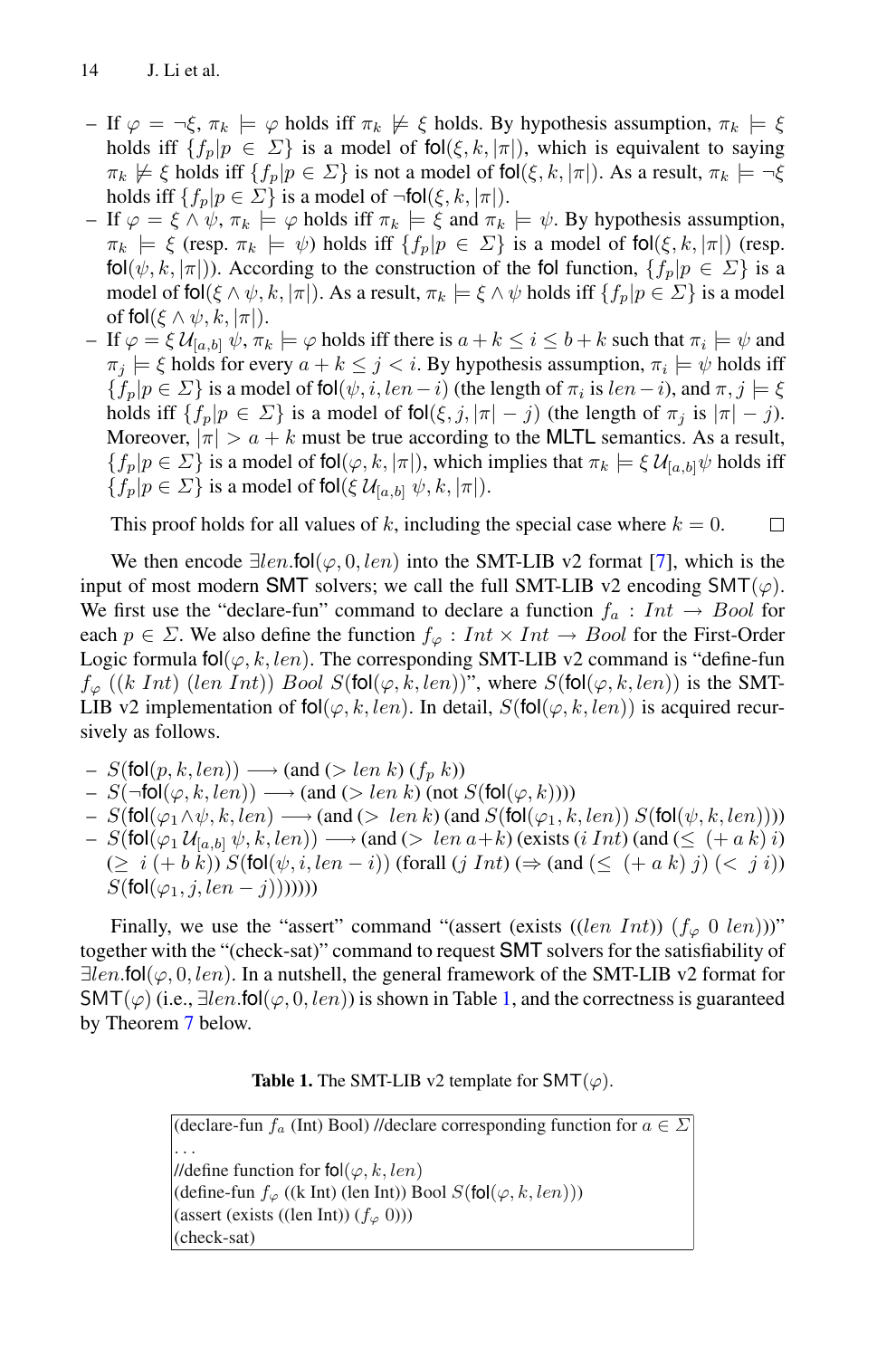**Theorem 7.** *The First-Order Logic formula*  $\exists len.fol(\varphi, 0, len)$  *is satisfiable iff the* **SMT** *solver returns SAT* with the input  $SMT(\varphi)$ *.* 

An inductive proof for the theorem can be conducted according to the construction of  $SMT(\varphi)$ . Notably, there is no difference between the **SMT** encoding for **MLTL** formulas and that for  $MLTL_0$  formulas, as the SMT-based encoding does not require unrolling the temporal operators in the formula.

### **5 Experimental Evaluations**

**Tools and Platform.** We implemented the translator MLTLconverter in C++, including encodings for an MLTL formula as equi-satisfiable LTL and  $LTL_f$  formulas, and corresponding SMV and SMT-LIB v2 models. We leverage the extant LTL solver aalta [\[24\]](#page-18-12), LTL<sub>f</sub> solver aaltaf [\[23](#page-18-10)], SMV model checker nuXmv [\[12](#page-17-11)], and the SMT solver Z3 [\[29\]](#page-18-14) to check the satisfiability of the input MLTL formula in their respective encodings from MLTLconverter. The solvers, including the runtime flags we used, are summarized in Table [2.](#page-12-0) We evaluated both BMC and KLIVE [\[13\]](#page-17-7) model-checking back-ends in nuXmv, and the corresponding commands are shown in Fig. [1.](#page-12-1) Notably in the figure, the maximal length "*MAX*" to run BMC is computed dynamically for each MLTL formula, based on Theorem [5.](#page-9-1)

| Encoding                 | MLTLconverter flag   Solver |        | Solver flag                   |
|--------------------------|-----------------------------|--------|-------------------------------|
| LTL                      | -ltl                        | aalta  | default                       |
| $LTL_f$                  | $-l$ t $l$ f                | aaltaf | default                       |
| <b>SMV</b>               | -smy                        |        | $nuXmv$ -source bmc.cmd (BMC) |
|                          |                             |        | -source klive.cmd (KLIVE)     |
| $SMT-LIB$ $v2$   -smtlib |                             | Z3     | $-$ smt $2$                   |

<span id="page-12-0"></span>**Table 2.** List of solvers and their runtime flags.

read\_model flatten\_hierarchy encode\_variables build\_boolean\_model bmc\_setup go\_bmc check\_ltlspec\_bmc -k MAX quit

read\_model flatten\_hierarchy encode\_variables build\_boolean\_model check\_ltlspec\_klive -d quit

<span id="page-12-1"></span>**Fig. 1.** nuXmv commands for BMC (left) and KLIVE (right).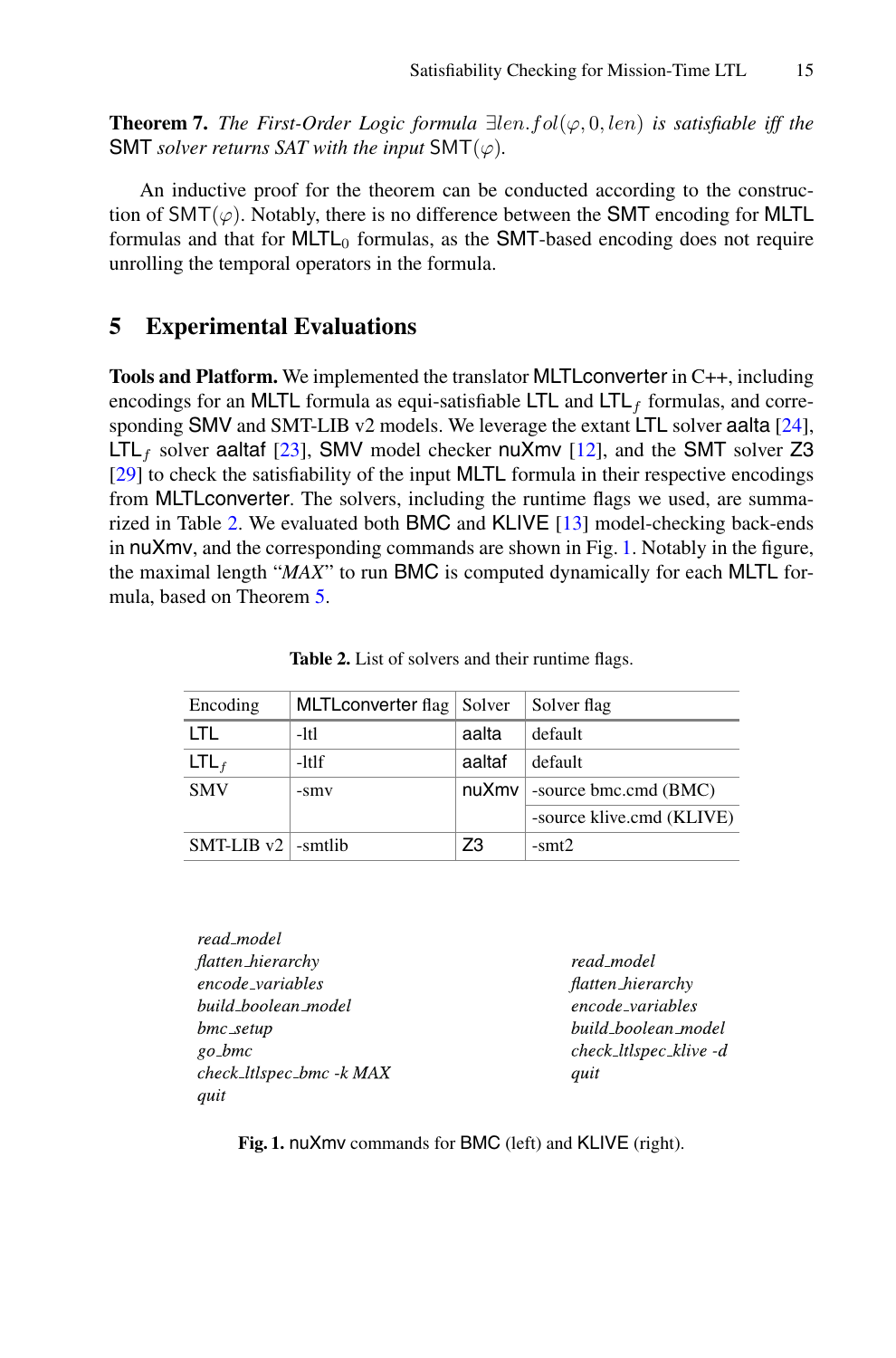All experiments were executed on Rice University's NOTS cluster,<sup>[4](#page-13-0)</sup> running Red-Hat 5, with 226 dual socket compute blades housed within HPE s6500, HPE Apollo 2000, and Dell PowerEdge C6400 chassis. All the nodes are interconnected with 10 GigE network. Each satisfiability check over one MLTL formula and one solver was executed with exclusive access to one CPU and 8 GB RAM with a timeout of one hour, as measured by the Linux time command. We assigned a time penalty of one hour to benchmarks that segmentation fault or timeout.

**Experimental Goals.** We evaluate performance along three metrics. (1) Each satisfiability check has two parts: the encoding time (consumed by MLTLconverter) and the solving time (consumed by solvers). We evaluate how each encoding affects the performance of both stages of MLTL-SAT. (2) We comparatively analyze the performance and scalability of end-to-end MLTL-SAT via LTL-SAT, LTL $_f$ -SAT, LTL model checking, and our new SMT-based approach. (3) We evaluate the performance and scalability for MLTL<sub>0</sub> satisfiability checking using MLTL<sub>0</sub>-SAT encoding heuristics (Lemma [2\)](#page-5-0).

**Benchmarks.** There are few MLTL (or even MTL-over-naturals) benchmarks available for evaluation. Previous works on MTL-over-naturals [\[2](#page-17-10)[–4\]](#page-17-8) mainly focus on the theoretic exploration of the logic. To enable rigorous experimental evaluation, we develop three types of benchmarks, motivated by the generation of LTL benchmarks  $[38]$  $[38]$ <sup>[5](#page-13-1)</sup>

(1) *Random* MLTL *Formulas (*R*)*: We generated 10,000 R formulas, varying the formula length  $L$  (20, 40, 60, 80, 100), the number of variables  $N$  (1, 2, 3, 4, 5), and the probability of the appearance of the U operator  $P$  (0.33, 0,5, 0.7, 0.95); for each  $(L, N, P)$ we generated 100 formulas. For every U operator, we randomly chose an interval [i, j] where  $i \ge 0$  and  $j \le 100$ .



<span id="page-13-2"></span>



<span id="page-13-3"></span>**Fig. 3.** Cactus plot for different MLTL solving approaches on R formulas: LTL-SAT and LTL*<sup>f</sup>* -SAT lines overlap.

<span id="page-13-0"></span><sup>4</sup> [https://docs.rice.edu/confluence/display/CD/NOTS+Overview.](https://docs.rice.edu/confluence/display/CD/NOTS+Overview)

<span id="page-13-1"></span><sup>&</sup>lt;sup>5</sup> All experimental materials are at [http://temporallogic.org/research/CAV19/.](http://temporallogic.org/research/CAV19/) The plots are best viewed online.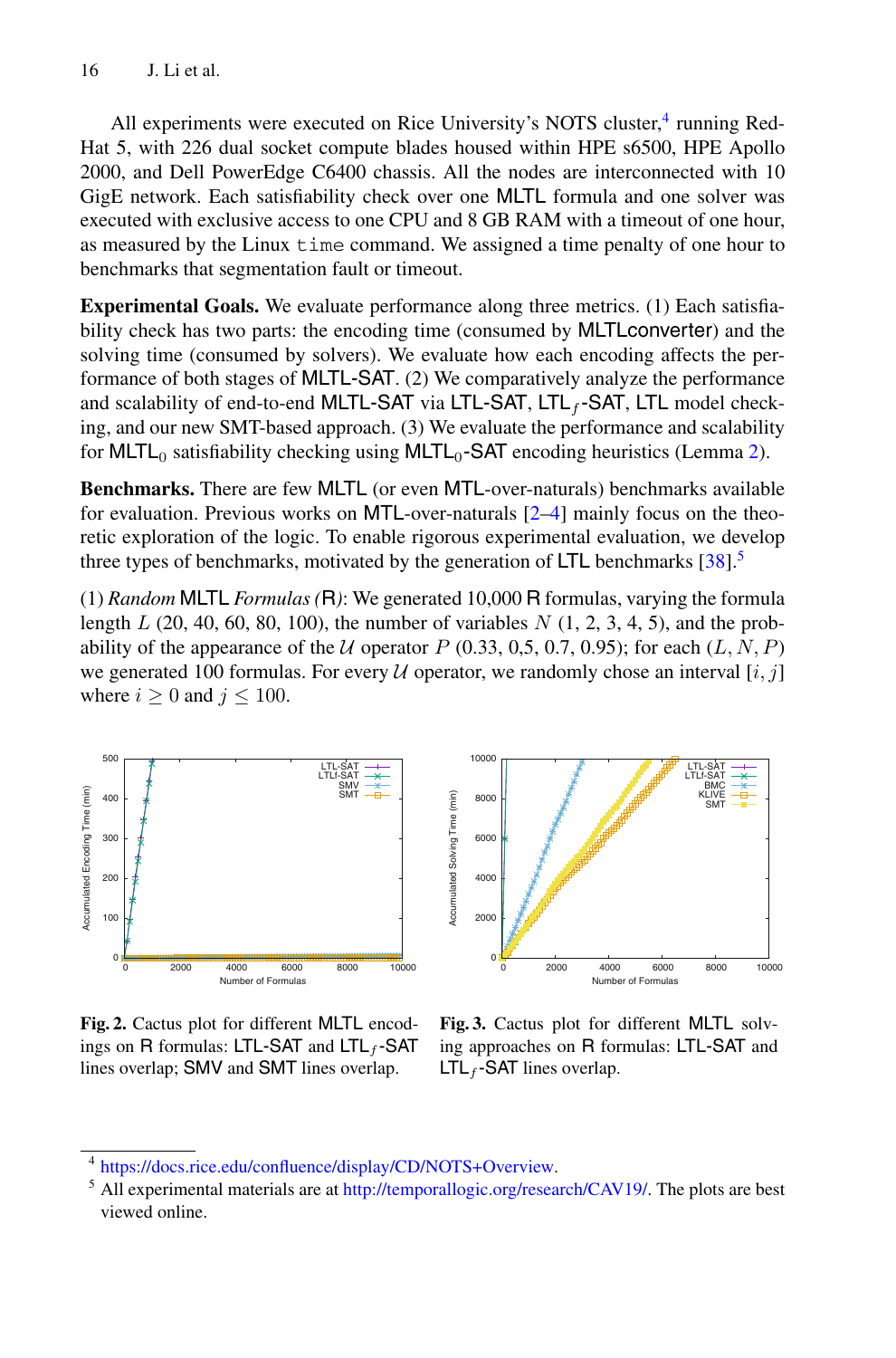(2) *NASA-Boeing* MLTL *Formulas (*NB*)*: We use challenging benchmarks [\[15\]](#page-17-14) created from projects at NASA [\[17,](#page-17-15)[26\]](#page-18-15) and Boeing [\[11\]](#page-17-16). We extract 63 real-life LTL requirements from the SMV models of the benchmarks, and then randomly generate an interval for each temporal operator. (We replace each  $\mathcal{X}$  with  $\square_{[1,1]}$ .) We create 3 groups of such formulas (63 in each) to test the scalability of different approaches, by restricting the maximal number of the intervals to be 1,000, 10,000, and 100,000 respectively.

(3) *Random*  $MLTL_0$  *Formulas* (RO): We generated 500 RO formulas in the same way as the R formulas, except that every generated interval was restricted to start from 0; we generated sets of five for each  $(L, N, P)$ . This small set of R benchmarks serve to compare the performance on  $MLTL_0$  formulas whose  $SMV$  encodings were created with/without heuristics.

**Correctness Checking.** We compared the verdicts from all solvers for every test instance and found no inconsistencies, excluding segmentation faults. This exercise aided with verification of our implementations of the translators, including diagnosing the need for including FAIRNESS TRUE in BMC models.

**Experimental Results.** Figure [2](#page-13-2) compares encoding times for the R benchmark formulas. We find that (1) Encoding MLTL as either LTL and LTL<sub>f</sub> is not scalable even when the intervals in the formula are small; (2) The cost of MLTL-to-SMV encoding is comparable to that from MLTL to SMT-LIB v2. Although the cost of encoding MLTL as LTL/LTL<sub>f</sub> and SMV are in  $O(K \cdot |cl(\varphi)|)$ , where K is the maximal interval length in  $\varphi$ , the practical gap between the LTL/LTL<sub>f</sub> encodings and SMV encoding affirms our conjecture that the SMV model is more compact in general than the corresponding LTL/LTL<sub>f</sub> formulas. Also because K is kept small in the R formulas, the encoding cost between SMV and SMT-LIB v2 becomes comparable.

Figure [3](#page-13-3) shows total satisfiability checking times for R benchmarks. Recall that the inputs of both BMC and KLIVE approaches are SMV models. The MLTL-SAT via KLIVE is the fastest solving strategy for MLTL formulas with interval ranges of less than 100. The portion of satisfiable/unsatisfiable formulas of this benchmark is approximate 4/1. Although BMC is known to be good at detecting counterexamples with short lengths, it does not perform as well as the KLIVE and SMT approaches on checking satisfiable formulas since only longer counterexamples (with length greater than 1000) exist for most of these formulas. While nuXmv successfully checked all such models, Fig. [4](#page-15-0) shows that increasing the interval range constraint results in segmentation faults; more than half of our benchmarks produced this outcome for formulas with allowed interval ranges of up to 600. Meanwhile, the solving solutions via LTL-SAT/LTL<sub>f</sub>-SAT are definitely not competitive for any interval range.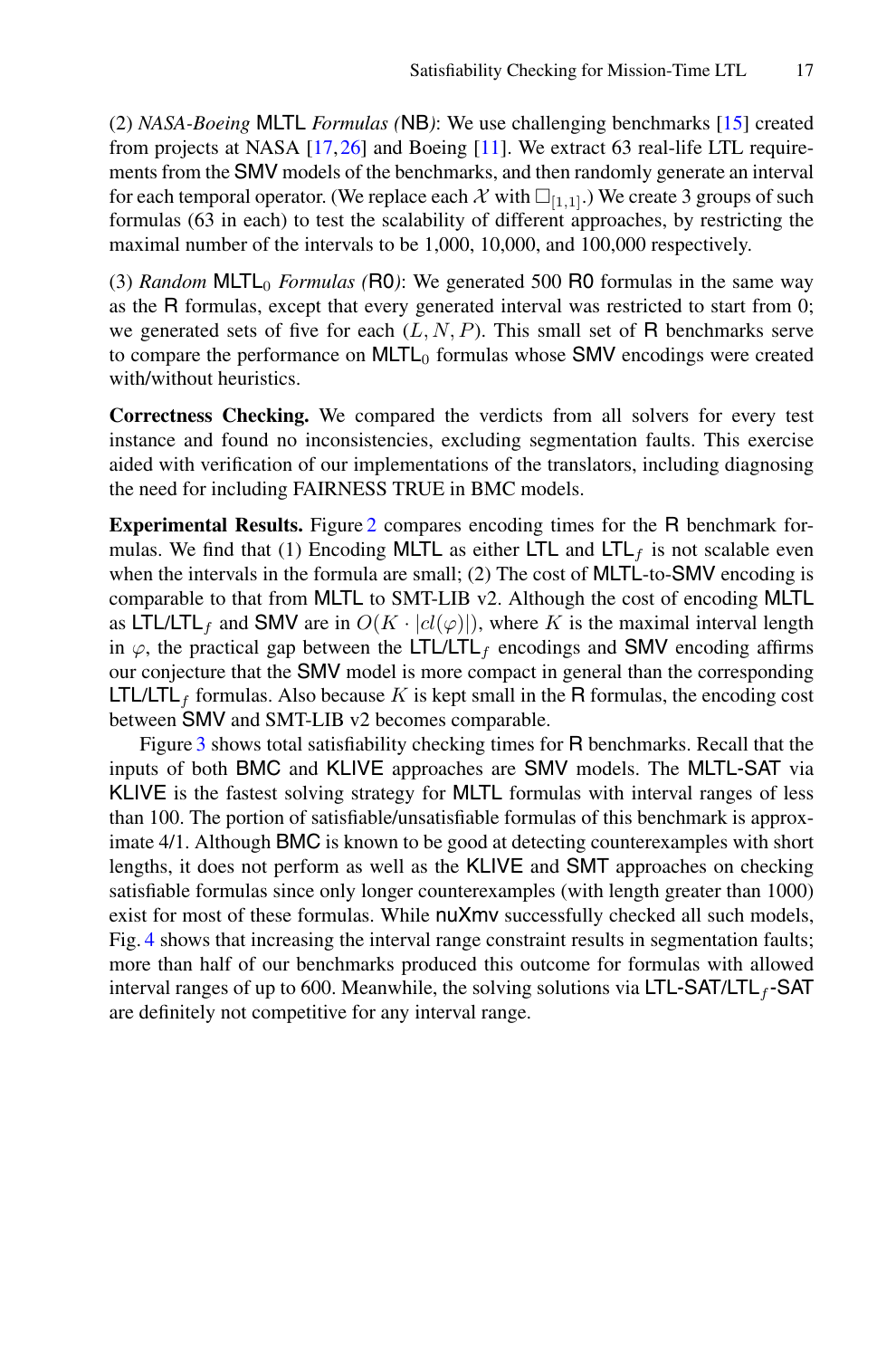The SMT-based approach dominates the model-checking-approaches when considering scalable NB benchmarks, as shown in Fig. [5.](#page-15-1) Here, e.g., "BMC-1000" means using BMC to check the group of benchmarks with a maximal interval range of 1,000. Due to segmentation faults, "BMC-1000" and "KLIVE-1000" have almost the same performance because the SMV models generated from our translator MLTLconverter are too large for nuXmv to handle. The performance of the model-checking approaches is constrained by the scalability of the



<span id="page-15-0"></span>**Fig. 4.** Proportion of segmentation faults for sets of 200 R formulas with maximal interval ranges varying from 100 to 1000.

model checker (nuXmv). However, the SMT encoding does not face such a bottleneck; see "Z3-1000," "Z3-10000," and "Z3-100000" in Fig. [5.](#page-15-1) We conclude that the SMT approach is the best available strategy for MLTL satisfiability checking.



<span id="page-15-1"></span>**Fig. 5.** Cactus plot for BMC,KLIVE and SMTsolving approaches on the NB benchmarks; BMC and KLIVE overlap.

<span id="page-15-2"></span>**Fig. 6.** Scatter plot for both the BMC and KLIVE approaches to checking  $MLTL<sub>0</sub>$  formulas ith/without encoding heuristics.

Finally, we evaluated the performance of model-checking-based approaches on the R0 formulas, observing that there is an exponential complexity gap between MLTL-**SAT** and **MLTL**<sub>0</sub>-**SAT**. Figure [6](#page-15-2) compares the performance of satisfiability solving via the BMC and KLIVE approaches. There is no significant improvement when the SMV encoding heuristics for  $MLTL_0$  are applied. For the BMC solving approach, performance is largely unaffected by encoding heuristics. For the KLIVE solving approach, encoding heuristics decrease solving performance. The results support the well-known phenomenon that the theoretic analysis and the practical evaluations do not always match.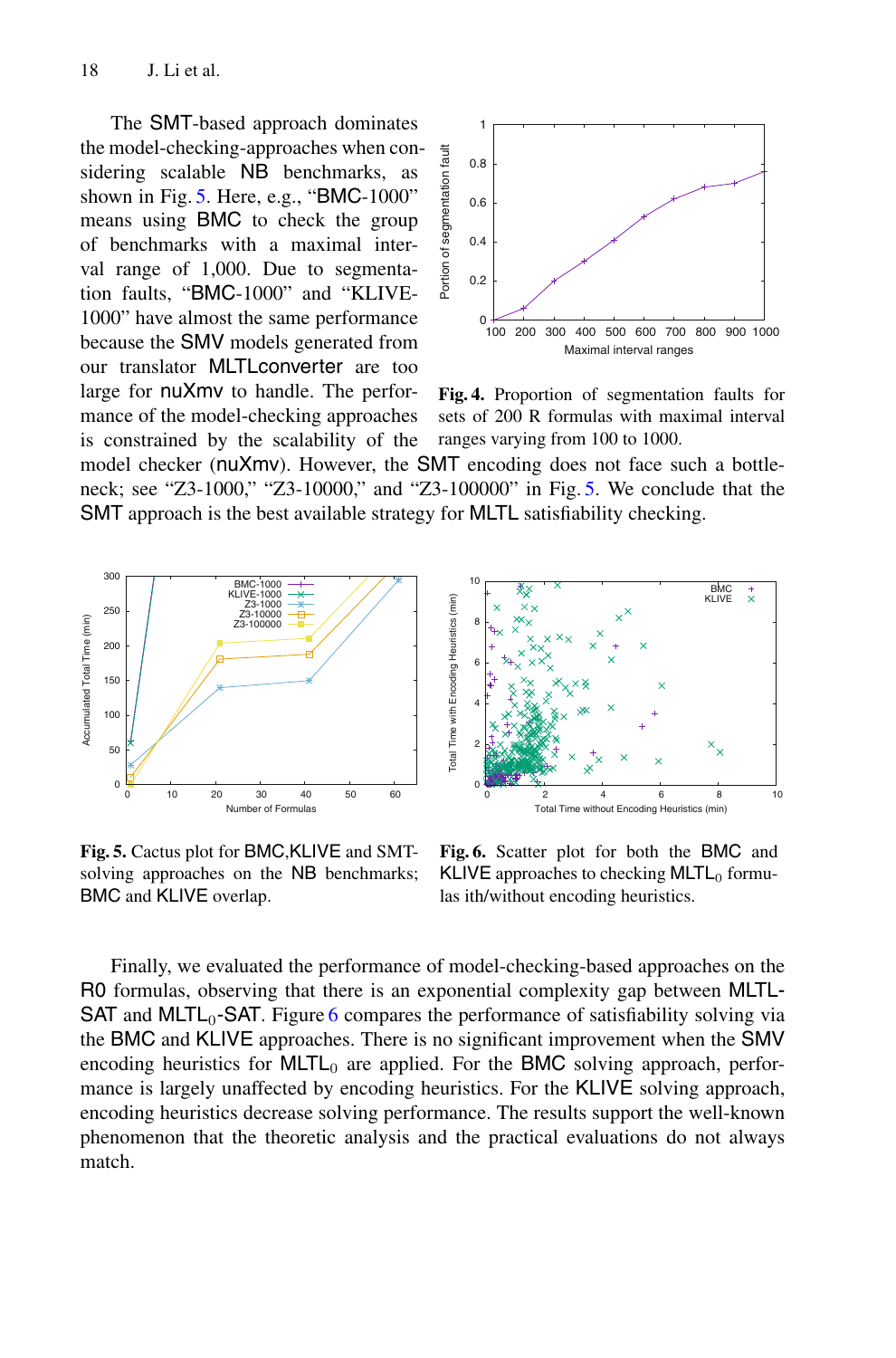We summarize with three conclusions. (1) For satisfiability checking of **MLTL** formulas, the new SMT-based approach is best. (2) For satisfiability checking of MLTL formulas with interval ranges less than 100, the MLTL-SAT via KLIVE approach is fastest. (3) The dedicated encoding heuristics for  $MLTL_0$  do not significantly improve the satisfiability checking time of  $MLTL_0$ -SAT over MLTL-SAT. They do not solve the nuXmv scalability problem.

### **6 Discussion and Conclusion**

Metric Temporal Logic (MTL) was first introduced in [\[3](#page-17-0)], for describing continuous behaviors interpreted over infinite real-time traces. The later variants Metric Interval Temporal Logic (MITL) [\[5\]](#page-17-17), and Bounded Metric Temporal Logic (BMTL) [\[30](#page-18-16)] are also interpreted over infinite traces. Intuitively, MLTL is a combination of MITL and BMTL that allows only bounded, discrete (over natural domain) intervals that are interpreted over finite traces. There are several previous works on the satisfiability of MITL, though their tools only support the infinite semantics. Bounded satisfiability checking for MITL formulas is proposed in [\[33\]](#page-18-17), and the reduction from MITL to LTL is presented in [\[20](#page-18-18)]. Since previous works focus on MITL over infinite traces and there is no trivial way to reduce MLTL over finite traces to MITL over infinite traces, the previous methodologies are not comparable to those presented in this paper. This includes the SMT-based solution of reducing MITL formulas to equi-satisfiable Constraint LTL formulas [\[8](#page-17-6)]. Compared to that, our new SMT-based approach more directly encodes MLTL formulas into the SMT language without translation through an intermediate language.

The contribution of a complete, correct, and open-source MLTL satisfiability checking algorithm and tool opens up avenues for a myriad of future directions, as we have now made possible specification debugging MLTL formulas in design-time verification and benchmark generation for runtime verification. We plan to explore alternative encodings for improving the performance of MLTL satisfiability checking and work toward developing an optimized multi-encoding approach, following the style of the previous study for LTL [\[40\]](#page-19-5); the current SMT model generated from the MLTL formula uses a relatively simple theory (uninterpreted functions). We also plan to explore lazy encodings from MLTL formulas to SMT models. For example, instead of encoding the whole MLTL formula into a monolithic SMT model, we may be able to decrease overall satisfiability-solving time by encoding the MLTL formula in parts with dynamic ordering similar to [\[15](#page-17-14)]. To make the output of SMT-based MLTL satisfiability checking more usable, we plan to investigate translations from the functions returned from Z3 for satisfiable instances into more easily parsable satisfying assignments.

**Acknowledgment.** We thank anonymous reviewers for their helpful comments. This work is supported by NASA ECF NNX16AR57G, NSF CAREER Award CNS-1552934, NSF grants IIS-1527668, IIS-1830549, and by NSF Expeditions in Computing project "ExCAPE: Expeditions in Computer Augmented Program Engineering."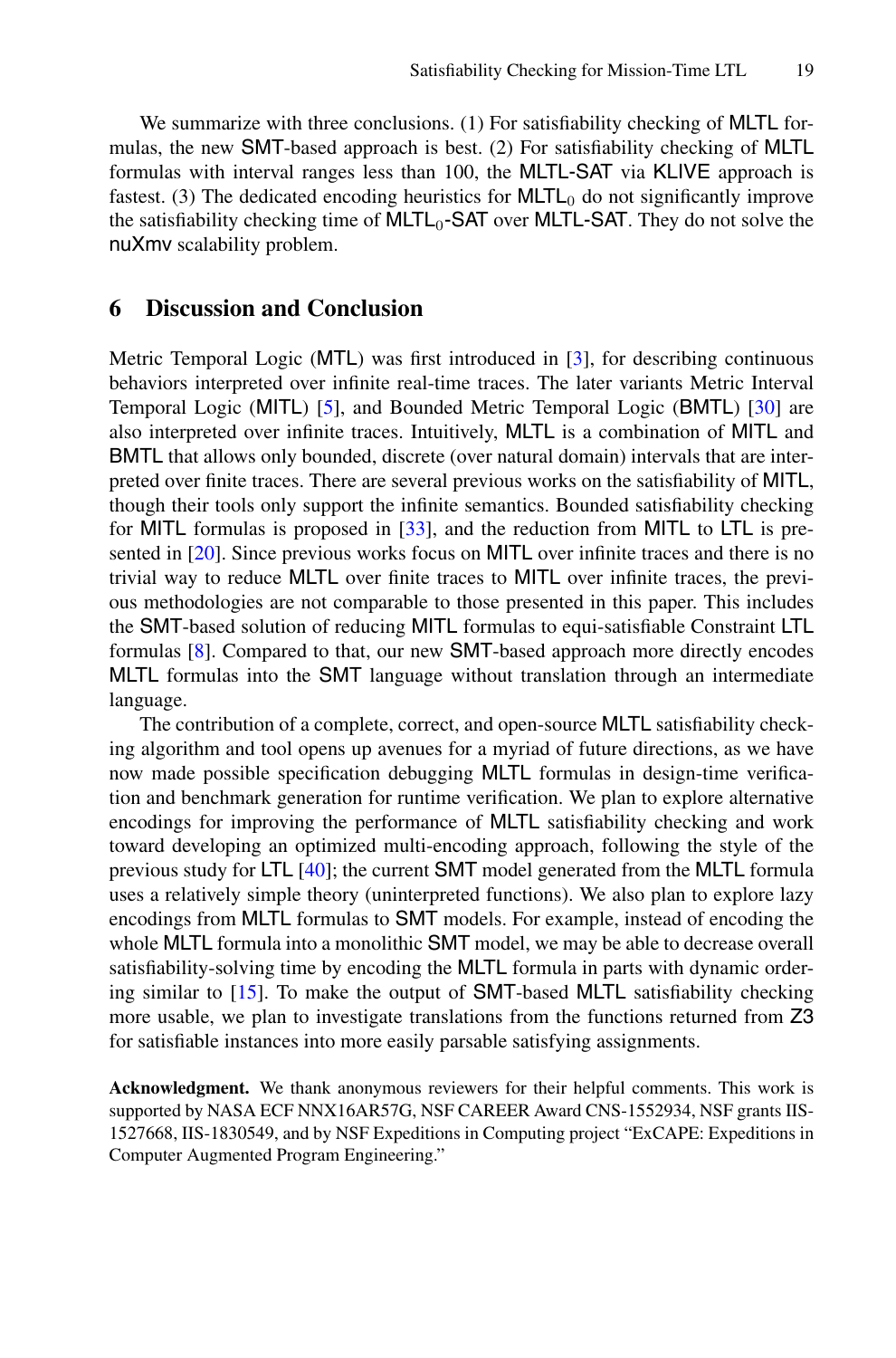# **References**

- <span id="page-17-3"></span>1. Runtime Verification Benchmark Competition (2018). [https://www.rv-competition.org/](https://www.rv-competition.org/2018-2/) [2018-2/](https://www.rv-competition.org/2018-2/)
- <span id="page-17-10"></span>2. Alur, R., Feder, T., Henzinger, T.A.: The benefits of relaxing punctuality. J. ACM **43**(1), 116–146 (1996)
- <span id="page-17-0"></span>3. Alur, R., Henzinger, T.A.: Real-time logics: complexity and expressiveness. In: LICS, pp. 390–401. IEEE (1990)
- <span id="page-17-8"></span>4. Alur, R., Henzinger, T.A.: A really temporal logic. J. ACM **41**(1), 181–204 (1994)
- <span id="page-17-17"></span>5. Alur, R., Henzinger, T.A.: Reactive modules. In: Proceedings of the 11th IEEE Symposium on Logic in Computer Science, pp. 207–218 (1996)
- <span id="page-17-4"></span>6. Armoni, R., Fix, L., Flaisher, A., Grumberg, O., Piterman, N., Vardi, M.Y.: Enhanced vacuity detection in linear temporal logic. In: Hunt, W.A., Somenzi, F. (eds.) CAV 2003. LNCS, vol. 2725, pp. 368–380. Springer, Heidelberg (2003). [https://doi.org/10.1007/978-3-540-45069-](https://doi.org/10.1007/978-3-540-45069-6_35) 6 [35](https://doi.org/10.1007/978-3-540-45069-6_35)
- <span id="page-17-13"></span>7. Barrett, C., Stump, A., Tinelli, C.: The SMT-LIB standard: version 2.0. In: Workshop on Satisfiability Modulo Theories (2010)
- <span id="page-17-6"></span>8. Bersani, M., Rossi, M., San Pietro, P.: An SMT-based approach to satisfiability checking of MITL. Inf. Comput. **245**(C), 72–97 (2015)
- <span id="page-17-12"></span>9. Biere, A., Cimatti, A., Clarke, E., Zhu, Y.: Symbolic model checking without BDDs. In: Cleaveland, W.R. (ed.) TACAS 1999. LNCS, vol. 1579, pp. 193–207. Springer, Heidelberg (1999). [https://doi.org/10.1007/3-540-49059-0](https://doi.org/10.1007/3-540-49059-0_14) 14
- <span id="page-17-5"></span>10. Bloem, R., Chockler, H., Ebrahimi, M., Strichman, O.: Synthesizing non-vacuous systems. In: Bouajjani, A., Monniaux, D. (eds.) VMCAI 2017. LNCS, vol. 10145, pp. 55–72. Springer, Cham (2017). [https://doi.org/10.1007/978-3-319-52234-0](https://doi.org/10.1007/978-3-319-52234-0_4) 4
- <span id="page-17-16"></span>11. Bozzano, M., et al.: Formal design and safety analysis of AIR6110 wheel brake system. In: Kroening, D., Păsăreanu, C.S. (eds.) CAV 2015, Part I. LNCS, vol. 9206, pp. 518–535. Springer, Cham (2015). [https://doi.org/10.1007/978-3-319-21690-4](https://doi.org/10.1007/978-3-319-21690-4_36) 36
- <span id="page-17-11"></span>12. Cavada, R., et al.: The NUXMV symbolic model checker. In: Biere, A., Bloem, R. (eds.) CAV 2014. LNCS, vol. 8559, pp. 334–342. Springer, Cham (2014). [https://doi.org/10.1007/978-](https://doi.org/10.1007/978-3-319-08867-9_22) [3-319-08867-9](https://doi.org/10.1007/978-3-319-08867-9_22) 22
- <span id="page-17-7"></span>13. Claessen, K., Sörensson, N.: A liveness checking algorithm that counts. In: FMCAD, pp. 52–59. IEEE (2012)
- <span id="page-17-1"></span>14. De Giacomo, G., Vardi, M.: Linear temporal logic and linear dynamic logic on finite traces. In: IJCAI, pp. 2000–2007. AAAI Press (2013)
- <span id="page-17-14"></span>15. Dureja, R., Rozier, K.Y.: More scalable LTL model checking via discovering design-space dependencies  $(D^3)$ . In: Beyer, D., Huisman, M. (eds.) TACAS 2018, Part I. LNCS, vol. 10805, pp. 309–327. Springer, Cham (2018). [https://doi.org/10.1007/978-3-319-89960-2](https://doi.org/10.1007/978-3-319-89960-2_17) 17
- <span id="page-17-9"></span>16. Furia, C.A., Spoletini, P.: Tomorrow and all our yesterdays: MTL satisfiability over the integers. In: Fitzgerald, J.S., Haxthausen, A.E., Yenigun, H. (eds.) ICTAC 2008. LNCS, vol. 5160, pp. 126–140. Springer, Heidelberg (2008). [https://doi.org/10.1007/978-3-540-85762-](https://doi.org/10.1007/978-3-540-85762-4_9) 4.[9](https://doi.org/10.1007/978-3-540-85762-4_9)
- <span id="page-17-15"></span>17. Gario, M., Cimatti, A., Mattarei, C., Tonetta, S., Rozier, K.Y.: Model checking at scale: automated air traffic control design space exploration. In: Chaudhuri, S., Farzan, A. (eds.) CAV 2016, Part II. LNCS, vol. 9780, pp. 3–22. Springer, Cham (2016). [https://doi.org/10.](https://doi.org/10.1007/978-3-319-41540-6_1) [1007/978-3-319-41540-6](https://doi.org/10.1007/978-3-319-41540-6_1) 1
- <span id="page-17-2"></span>18. Geist, J., Rozier, K.Y., Schumann, J.: Runtime observer pairs and bayesian network reasoners on-board FPGAs: flight-certifiable system health management for embedded systems. In: Bonakdarpour, B., Smolka, S.A. (eds.) RV 2014. LNCS, vol. 8734, pp. 215–230. Springer, Cham (2014). [https://doi.org/10.1007/978-3-319-11164-3](https://doi.org/10.1007/978-3-319-11164-3_18) 18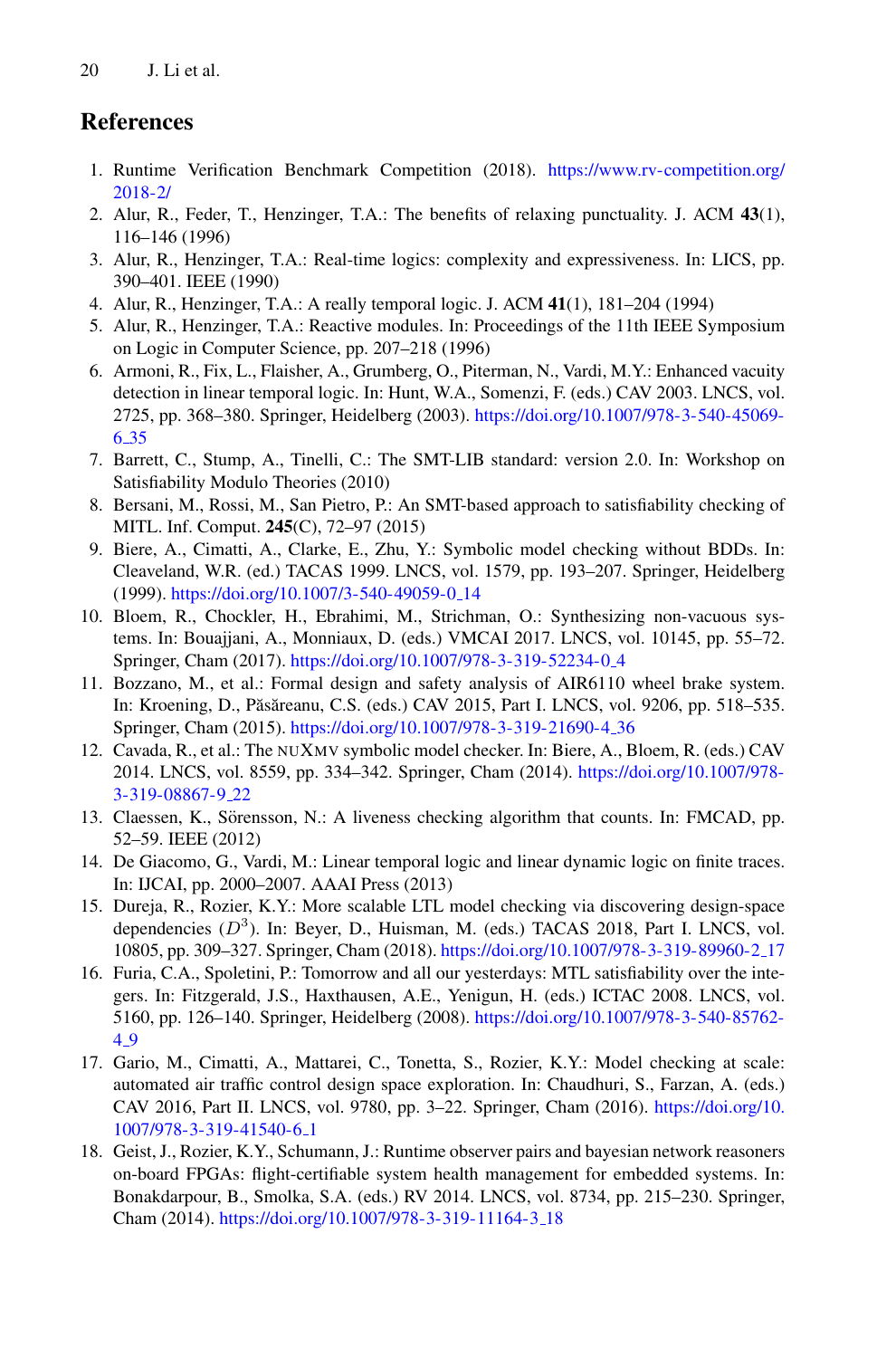- <span id="page-18-9"></span>19. De Giacomo, G., Vardi, M.: Synthesis for LTL and LDL on finite traces. In: IJCAI, pp. 1558–1564 (2015)
- <span id="page-18-18"></span>20. Hustadt, U., Ozaki, A., Dixon, C.: Theorem proving for metric temporal logic over the naturals. In: de Moura, L. (ed.) CADE 2017. LNCS (LNAI), vol. 10395, pp. 326–343. Springer, Cham (2017). [https://doi.org/10.1007/978-3-319-63046-5](https://doi.org/10.1007/978-3-319-63046-5_20) 20
- <span id="page-18-5"></span>21. Kessler, F.B.: nuXmv 1.1.0 (2016-05-10) Release Notes (2016). [https://es-static.fbk.eu/tools/](https://es-static.fbk.eu/tools/nuxmv/downloads/NEWS.txt) [nuxmv/downloads/NEWS.txt](https://es-static.fbk.eu/tools/nuxmv/downloads/NEWS.txt)
- <span id="page-18-8"></span>22. Li, J., Rozier, K.Y.: MLTL benchmark generation via formula progression. In: Colombo, C., Leucker, M. (eds.) RV 2018. LNCS, vol. 11237, pp. 426–433. Springer, Cham (2018). [https://](https://doi.org/10.1007/978-3-030-03769-7_25) [doi.org/10.1007/978-3-030-03769-7](https://doi.org/10.1007/978-3-030-03769-7_25) 25
- <span id="page-18-10"></span>23. Li, J., Zhang, L., Pu, G., Vardi, M.Y., He, J.: LTL*<sup>f</sup>* satisfibility checking. In: ECAI, pp. 91–98 (2014)
- <span id="page-18-12"></span>24. Li, J., Zhu, S., Pu, G., Vardi, M.Y.: SAT-based explicit LTL reasoning. In: Piterman, N. (ed.) HVC 2015. LNCS, vol. 9434, pp. 209–224. Springer, Cham (2015). [https://doi.org/10.1007/](https://doi.org/10.1007/978-3-319-26287-1_13) [978-3-319-26287-1](https://doi.org/10.1007/978-3-319-26287-1_13) 13
- <span id="page-18-1"></span>25. Maler, O., Nickovic, D.: Monitoring temporal properties of continuous signals. In: Lakhnech, Y., Yovine, S. (eds.) FORMATS/FTRTFT 2004. LNCS, vol. 3253, pp. 152–166. Springer, Heidelberg (2004). [https://doi.org/10.1007/978-3-540-30206-3](https://doi.org/10.1007/978-3-540-30206-3_12) 12
- <span id="page-18-15"></span>26. Mattarei, C., Cimatti, A., Gario, M., Tonetta, S., Rozier, K.Y.: Comparing different functional allocations in automated air traffic control design. In: Proceedings of Formal Methods in Computer-Aided Design (FMCAD 2015), Austin, Texas, USA. IEEE/ACM, September 2015
- <span id="page-18-13"></span>27. McMillan, K.: Symbolic model checking: an approach to the state explosion problem. Ph.D. thesis, Carnegie Mellon University, Pittsburgh, PA, USA (1992). UMI Order No. GAX92- 24209
- <span id="page-18-3"></span>28. Moosbrugger, P., Rozier, K.Y., Schumann, J.: R2U2: monitoring and diagnosis of security threats for unmanned aerial systems. In: FMSD, pp. 1–31, April 2017
- <span id="page-18-14"></span>29. de Moura, L., Bjørner, N.: Z3: an efficient SMT solver. In: Ramakrishnan, C.R., Rehof, J. (eds.) TACAS 2008. LNCS, vol. 4963, pp. 337–340. Springer, Heidelberg (2008). [https://](https://doi.org/10.1007/978-3-540-78800-3_24) [doi.org/10.1007/978-3-540-78800-3](https://doi.org/10.1007/978-3-540-78800-3_24) 24
- <span id="page-18-16"></span>30. Ouaknine, J., Worrell, J.: Some recent results in metric temporal logic. In: Cassez, F., Jard, C. (eds.) FORMATS 2008. LNCS, vol. 5215, pp. 1–13. Springer, Heidelberg (2008). [https://](https://doi.org/10.1007/978-3-540-85778-5_1) [doi.org/10.1007/978-3-540-85778-5](https://doi.org/10.1007/978-3-540-85778-5_1) 1
- <span id="page-18-11"></span>31. Pandya, P.K., Shah, S.S.: The unary fragments of metric interval temporal logic: bounded versus lower bound constraints. In: Chakraborty, S., Mukund, M. (eds.) ATVA 2012. LNCS, pp. 77–91. Springer, Heidelberg (2012). [https://doi.org/10.1007/978-3-642-33386-6](https://doi.org/10.1007/978-3-642-33386-6_8) 8
- <span id="page-18-2"></span>32. Pnueli, A.: The temporal logic of programs. In: IEEE FOCS, pp. 46–57 (1977)
- <span id="page-18-17"></span>33. Pradella, M., Morzenti, A., Pietro, P.: Bounded satisfiability checking of metric temporal logic specifications. ACM Trans. Softw. Eng. Methodol. **22**(3), 20:1–20:54 (2013)
- <span id="page-18-0"></span>34. Reinbacher, T., Rozier, K.Y., Schumann, J.: Temporal-logic based runtime observer pairs for system health management of real-time systems. In: Ábrahám, E., Havelund, K. (eds.) TACAS 2014. LNCS, vol. 8413, pp. 357–372. Springer, Heidelberg (2014). [https://doi.org/](https://doi.org/10.1007/978-3-642-54862-8_24) [10.1007/978-3-642-54862-8](https://doi.org/10.1007/978-3-642-54862-8_24) 24
- <span id="page-18-6"></span>35. Rozier, K.Y.: Specification: the biggest bottleneck in formal methods and autonomy. In: Blazy, S., Chechik, M. (eds.) VSTTE 2016. LNCS, vol. 9971, pp. 8–26. Springer, Cham (2016). [https://doi.org/10.1007/978-3-319-48869-1](https://doi.org/10.1007/978-3-319-48869-1_2) 2
- <span id="page-18-7"></span>36. Rozier, K.Y.: On the evaluation and comparison of runtime verification tools for hardware and cyber-physical systems. In: RV-CUBES, vol. 3, pp. 123–137. Kalpa Publications (2017)
- <span id="page-18-4"></span>37. Rozier, K.Y., Schumann, J., Ippolito, C.: Intelligent hardware-enabled sensor and software safety and health management for autonomous UAS. Technical Memorandum NASA/TM-2015-218817, NASA Ames Research Center, Moffett Field, CA 94035, May 2015